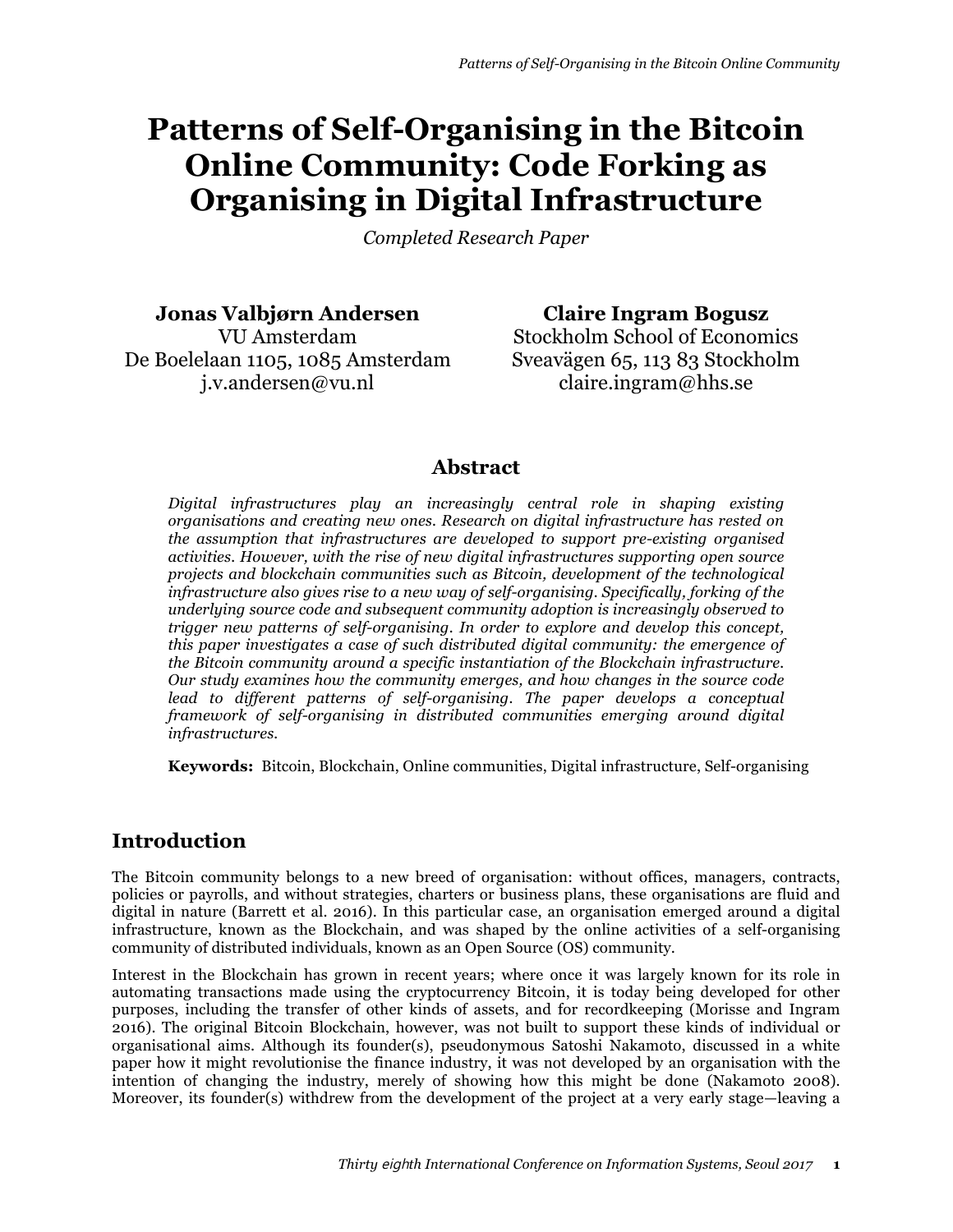new community to form around it. As the infrastructure pre-dated the community, it drove how the community developed and was organised. Evolution of the infrastructure was ultimately decided by community members' adoption of pieces of code. However, they could not use the infrastructure for anything other than its original sets of functions without changing it considerably, and these changes were constrained by elements of the infrastructure's source code. This constraining function of code has not been as visible in infrastructures that have previously been studied (Iannacci 2010; Kuk and Janssen 2013).

The underlying source code puts limits on what members of the community can do. For instance, the entry of a new transaction onto the blockchain by a miner is communicated to the other miners in the network in order to for them to verify that it is legitimate and consistent with previous entries (and does not come from a fake account, for instance). In this way, the Bitcoin infrastructure is both kept up to date, and its contents are verified and stored by other miners. The software is designed so that transactions can only be added onto the blockchain after verification by the rest of the actors, and cannot be removed once entered without changing the entire blockchain.<sup>1</sup> The blockchain therefore becomes more-or-less unassailable. This position is secured by virtue of a part of the source code in the Blockchain protocol, which says that the version of the software, which includes the blockchain, held by the majority of miners is the "real" Blockchain (Nakamoto 2008; Taylor 2013).

This code implementation prevents individual actors from changing the blockchain. However, it also has another effect: in order for large changes, known as code forks, to be made to the Blockchain, the majority of 'miners' (community members that process transactions) has to adopt them. When this occurs, those miners running the version that is in the minority are seen to be running a *de facto* alternative. That is, they are no longer running a compatible version of the infrastructure—neither the source code that they run nor the transactions entered into minority-held alternative blockchain will be recognised by the original source code. This is, however, only true when the versions are inconsistent with one another; more subtle implications apply when minor updates of the code or consistent code additions are involved.

In their seminal 1996 paper, Star and Ruhleder outline what scholars of digital infrastructures today consider to be a foundational understanding: infrastructure is something that "…becomes infrastructure in relation to *organised practices*" (1996, p.112, emphasis ours). Consequently, one of the explicit characteristics of infrastructure is that it relies on established organisational practices. This notion is echoed in studies of digital infrastructures; Henfridsson and Bygstad, citing Malhotra et al (2004) for instance, describe them as "…partner interface-directed information systems that enable an enterprise to process information collected from its supply chain partners so as to create new knowledge" (Henfridsson and Bygstad 2013, p. 909). Indeed, this sentiment is expressed as one of the explicit assumptions underlying the study of infrastructures: "Infrastructure does not grow *de novo*; it wrestles the inertia of the installed [organising] base" (Star and Ruhleder 1996, p. 113).

However, research on digital infrastructure has also highlighted the generative capacity of digital infrastructures to transform organisations (Hanseth and Aanestad 2003; Henfridsson and Bygstad 2013). This notion of generativity in digital infrastructures suggests that embeddedness in an *a priori* organisational context and existing installed base is of diminishing importance to digital infrastructures, to a point where a pre-existing organisation might not be necessary for subsequent organising by online communities or others. Instead, organising (notably by online communities) may emerge independently or in the periphery of a pre-existing organisation. As flexible digital infrastructures and organisation coevolve (Tilson et al. 2010), the question therefore becomes one of how self-organising takes place in online communities based on digital infrastructures without a pre-existing organisation. As members of OS communities, a subset of online community, are the most in command of the digital infrastructures that mould their community, they make an ideal community for study. This paper therefore seeks to answer the research question: *What is the role of code forking in digital infrastructures in the selforganisation of OS communities?*

We address this question through a multi-method, longitudinal case study of the emergence and evolution of the Bitcoin community from the Blockchain infrastructure over the course of six years. The Bitcoin

 $\overline{a}$ 

<sup>&</sup>lt;sup>1</sup> Although there is some discussion around how much control is required to retrospectively change the blockchain, see e.g. Eyal, I. and Sirer, E.G., 2014, March. Majority is not enough: Bitcoin mining is vulnerable. In *International Conference on Financial Cryptography and Data Security* (pp. 436-454). Springer Berlin Heidelberg.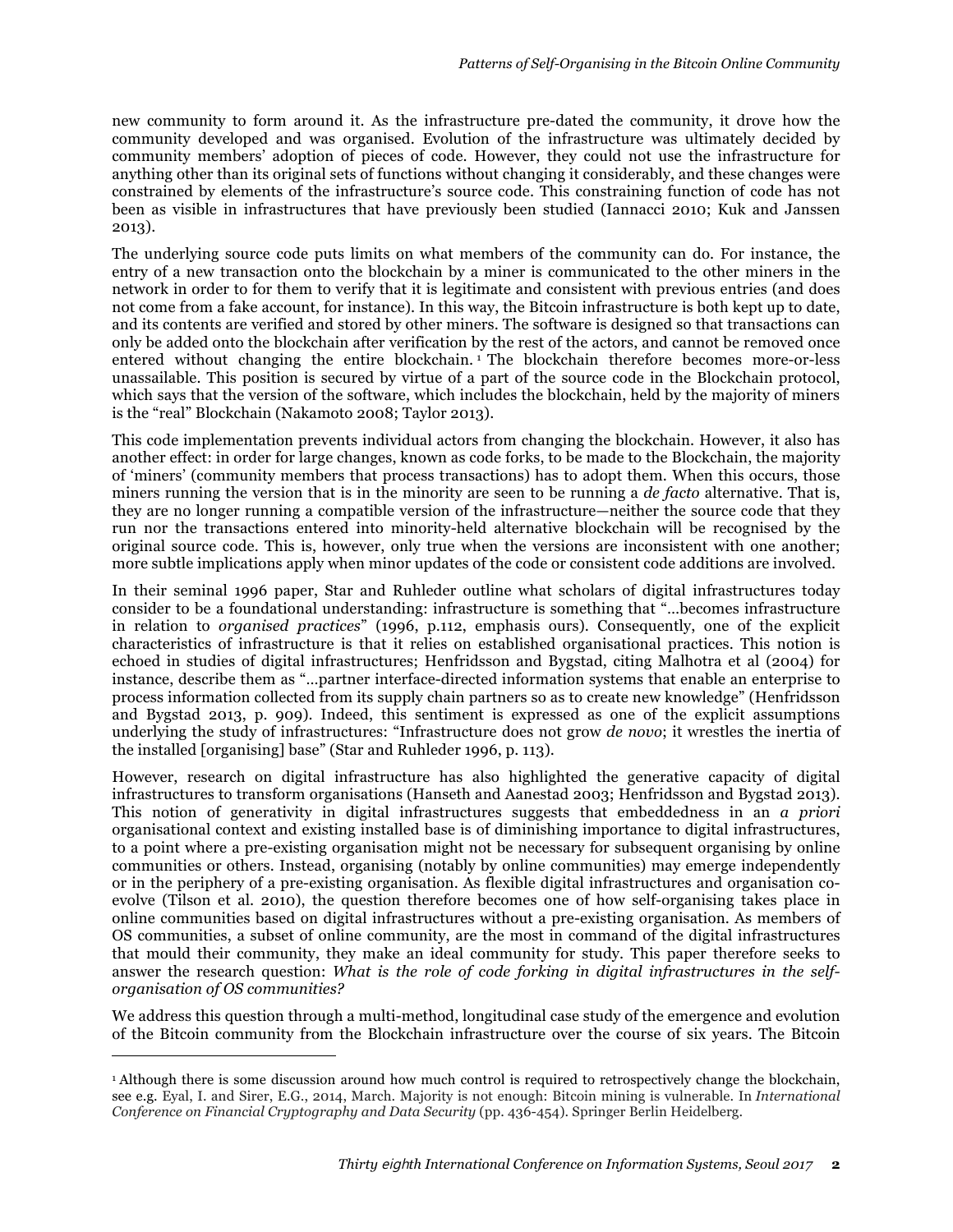Blockchain, while an infrastructure, does not have an organisational legacy. Instead, the infrastructure was created in isolation: by an anonymous individual or group of individuals who later severed ties with the project. As such, Bitcoin does not have an *ex ante* organising base, as it was severed from whatever organisational base it once had. Instead, organising emerged from and around the infrastructure as it evolved. For the time being, the Bitcoin Blockchain is an extreme and isolated case. However, it is instructive in providing insight into the larger phenomena of organising associated with digital infrastructures (Siggelkow 2007), especially as digital infrastructures gain significance within both existing and emerging organisations. It is worth noting that the Bitcoin Blockchain has inspired a variety of other Blockchain-based infrastructures (e.g. Ethereum, hyperledger, etc.), but for the sake of being able to draw clear empirical boundaries we focus only on the Bitcoin Blockchain. This research may nevertheless have implications for understanding these second (and third) generation(s) of digital infrastructures.

This paper is structured as follows. First, we examine the existing literature on digital infrastructures to identify organising principles. Based on our review of existing literature, we propose and substantiate how coding, and specifically code forking, acts as a mode of organising. Thereafter we present the case background and research design, before showing how code forking in the blockchain infrastructure led to organisational change in the Bitcoin community. Finally, our research findings and their implications for –organising among online communities are discussed.

# **Organising in Digital Infrastructures**

Star and Ruhleder (1996) observe in their seminal work on infrastructures that infrastructures are most apparent when they fail. This ability of infrastructures to recede into the background highlights how they emerge: someone does something in relation to someone (or something) else, thereby mobilising a collection of artefacts, which we consider emergent digital infrastructure, e.g. a customer buys goods from a vendor via a card payment infrastructure, colleagues exchanging emails etc. Infrastructure therefore relies on some form of organised activity by an group of actors in order to be considered an infrastructure: "Analytically, infrastructure appears only as a relational property, not as a thing stripped of use" (Star and Ruhleder 1996, p. 113).

Consequently, digital infrastructures have been described as a as the layer of code upon which both platforms and applications are built (Tilson et al. 2010). Infrastructures entail the employment of technology to facilitate existing organisational practices (Vaast and Walsham 2009). Henfridsson and Bygstad (2013) observe that infrastructure is often used as an independent variable to support other organisational processes and aims, for instance knowledge creation (Malhotra et al. 2004), performance gains (Rai et al. 2006) or outsourcing processes (Tanriverdi et al. 2007). Such organising practices are a foundational element of infrastructure: an infrastructure is fundamentally something, which supports some organised relational practice through which it is actualised (Star 1999). The focus of previous theorising around digital infrastructure has emphasised how organisational structures (Henfridsson and Bygstad 2013) and boundary objects (Eaton et al. 2015) determine infrastructure development.

A larger discussion in the information systems literature calls for research to interrogate the importance of digital artefacts in their own use and perpetuation (Leonardi 2013; Orlikowski and Robey 1991), especially in organisations and organising processes. However, in the context of infrastructures, this call has remained unanswered. This may largely be because it is hard to conceive of the development of an infrastructure without an overarching set of organisational aims in mind.

#### *Existing Views on Infrastructure Organising*

Digital infrastructures have been argued to possess an "…overall capacity to produce unprompted change driven by large, varied, and uncoordinated audiences" (Zittrain 2006, p. 1980). The result is emergent (Edwards et al. 2007) and even 'accidental' progress, or innovation (Austin et al. 2011). However, previous studies have not explored the mechanisms that explain how digital infrastructures, apart from those wholly controlled by single organisations (Ciborra 2000; Eaton et al. 2015), lead to this progression or innovation through organising. This begs the question of whether digital infrastructures, in an age of increased automation and digital ubiquity, do indeed carry the seeds of their own evolution.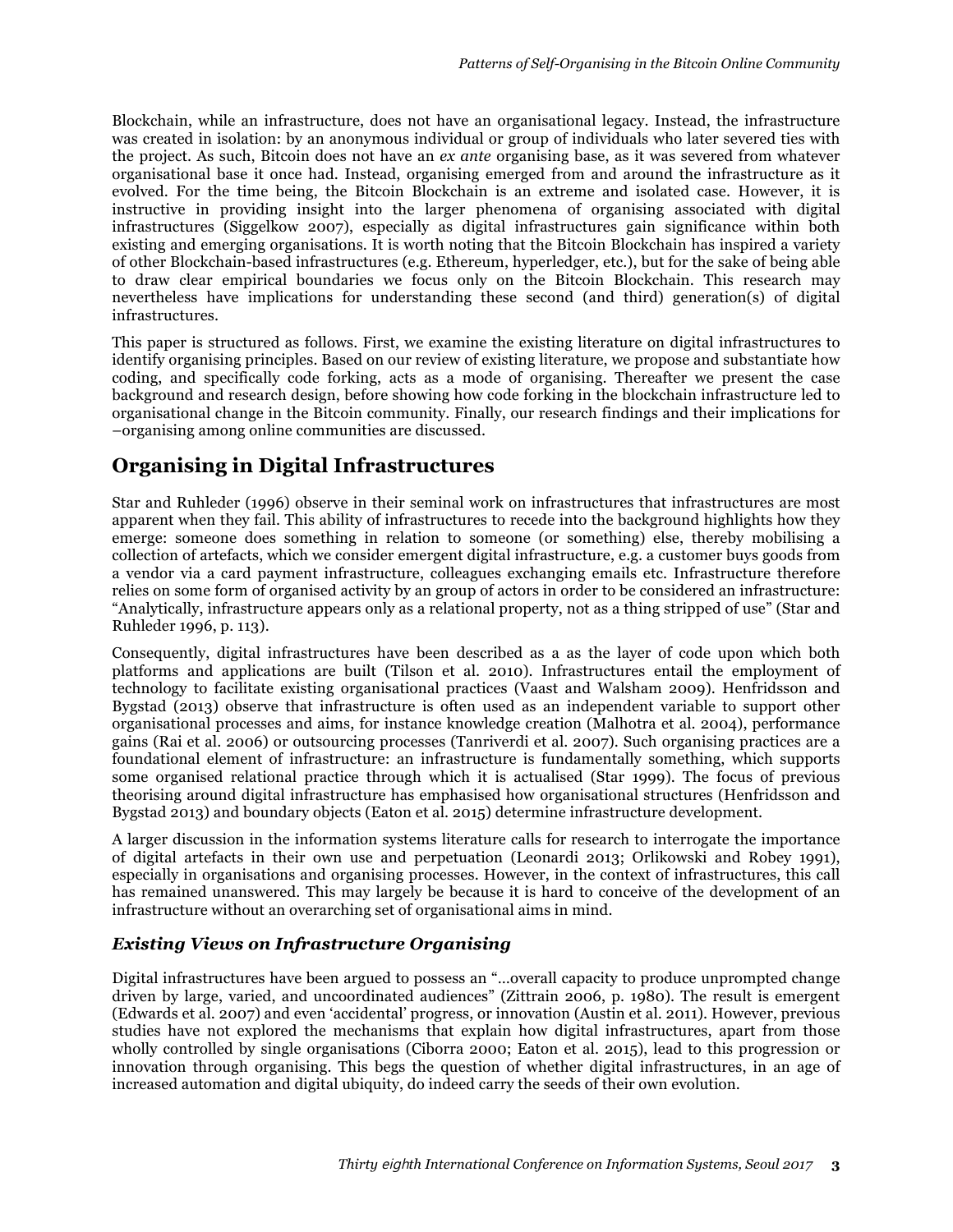Received literature on digital infrastructure represents at least four distinct principles representing different views of how organised social practices give rise to digital infrastructures; namely through adaptation, inscription, interaction, and management choice.

First, adaptation views see digital infrastructure evolution as a result of the efforts of distributed human actors to adapt to their environment and to other actors (Braa et al. 2007; Hanseth et al. 2006). Adaptation views build on developments of complexity theory (Holland 1995; Mol and Law 2002). For example, Hanseth & Lyytinen (2010) propose a theory of how digital infrastructure design can account for the adaptability of distributed actors, and Nan (2011) explores how the use of distributed digital technology emerges as adaptations between users, technology and tasks.

Second, inscription views describe how infrastructures evolve as human actors translate and inscribe their interests into assemblages of technological components, thereby seeing infrastructures as evolving networks of human and non-human actors (Aanestad and Jensen 2011; Hanseth and Monteiro 1997; Yoo et al. 2005). Building on actor network theory (Callon 1986; Latour 1987), inscription views emphasise the relationship between human actors and technology in translating and inscribing behaviour in structural terms and see infrastructure evolution as changes to a set of relations between humans and technology as human actors mobilise resources to support some more or less organised action. For example, Eaton et al. (Eaton et al. 2015) describe how the tuning of boundary resources by a network of distributed human actors affect digital infrastructure evolution.

Third, interaction views argue based on the premise that an infrastructure's evolution should be seen as a process of continuous interaction between its users and stakeholders as they engage in sensemaking around an organised activity. Drawing from theories of collective learning and work practices (Lave and Wenger 1991; Wenger 2000), interaction views see infrastructure evolution as a result of interactions within a given community-of-practice resulting in the formation of socio-technical relations (Pipek and Wulf 2009; Star and Ruhleder 1996; Vaast and Walsham 2009). For example, sustained participants in OS communities consistently engage in situated learning that both made conceptual contributions of advising others and practical contributions by improving the code (Fang and Neufeld 2009).

Finally, management views emphasise the role of management decisions in facilitating infrastructure evolution. Infrastructure evolution is seen as a process by which managers initiate and implement changes to information technology infrastructure in order to align strategic IT capabilities and strategic objectives (Beckert 1999; Child 1997). For instance, Broadbent & Weill (1997) explain how managers through thorough understanding of the strategic context of their organisation can define maxims to determine the infrastructure capabilities they should implement to achieve their business objectives.

| Table 1. Organising through digital infrastructure |                                                                                                           |                                                        |                                                                      |  |  |
|----------------------------------------------------|-----------------------------------------------------------------------------------------------------------|--------------------------------------------------------|----------------------------------------------------------------------|--|--|
| Organising<br>principle                            | Description                                                                                               | <i>Theoretical</i><br>foundation                       | Example references                                                   |  |  |
| Adaptation                                         | Distributed actors adapt to their<br>environment through changes<br>in tasks, technology and<br>relations | Complexity theory                                      | Hanseth & Lyytinen (2010)<br>Nan (2011)                              |  |  |
| Inscription                                        | Existing organisational<br>practices are inscribed in<br>technological artefacts                          | <b>Actor Network</b><br>Theory                         | Aanestad & Jensen (2011)<br>Eaton et al. (2015)<br>Yoo et al. (2005) |  |  |
| Interaction                                        | Interactions in a community of<br>practice resulting in new socio-<br>technical relations                 | Collective learning<br>and communities-<br>of-practice | Fang & Neufeld (2009)<br>Pipek & Wulf $(2009)$                       |  |  |
| Choice                                             | Choice of infrastructure<br>governance and organising as a<br>result of informed management<br>decision   | Strategic choice<br>theory                             | Beckert (1999)<br>Broadbent & Weill (1997)<br>Child (1997)           |  |  |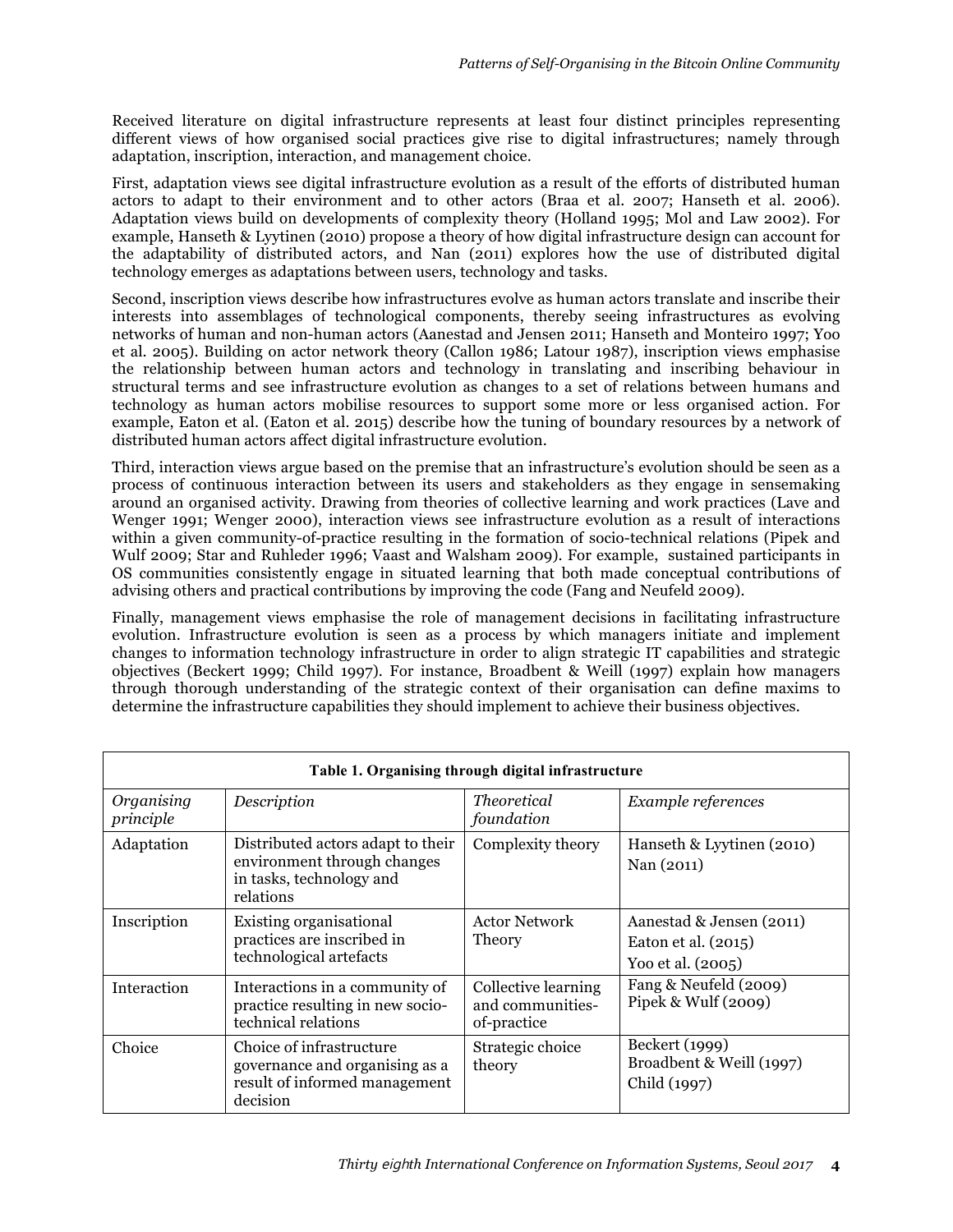The principles outlined in Table 1 all share three main assumptions about infrastructure organising: first, that infrastructure-organisations are built upon pre-existing organised practices (Star and Ruhleder 1996). Second, in the course of infrastructure evolution, human behaviour is inscribed into the technological components of the infrastructure (Hanseth and Monteiro 1997), and third that changes to the infrastructure require coordination among heterogeneous and distributed human actors (Ciborra 2000; Hanseth and Lyytinen 2010).

However, these assumptions mean that existing conceptions of digital infrastructures do not fully account for the emergence of the Bitcoin infrastructure. Moreover, they fail to account for a situation in which human behaviour is constrained by the infrastructure itself, such that adoption becomes a key organising principle. In the following, we propose and substantiate an additional organising mechanism of digital infrastructures: adoption through code forking.

#### *Coding as Organising*

Infrastructures have been said to evolve based on common organising conventions, and rely on installed base inertia in adhering to shared standards (Edwards et al. 2007; Star and Ruhleder 1996). One of the areas in which maintenance and changes in digital infrastructures are visible is at the level of the source code which comprises the infrastructure (Nyman and Lindman 2013). Indeed, source code is the very material that dictates how the infrastructure works, including the rules whereby platforms, applications and other modules can connect with it.

As research attention turns to the importance of digital materiality in organising (Gherardi 2009; Leonardi 2011; Orlikowski 2007), the practice of coding of digital infrastructures is increasingly deserving of consideration when it comes to its role in organising. Indeed, although some conceptions of materiality consider only those things with tactile embodiment as "material" (Orlikowski, 2007), others argue that all "objects, sites, and bodies" (Ashcraft et al. 2009, p. 2) that have significance should be considered in organising (Leonardi, 2010). Without engaging in the debate around whether digital code should be considered material, we nevertheless propose that insofar as such code affects social and organising processes it should be considered as a mechanism of digital infrastructure organising.

The complexity of digital infrastructures at large-scale goes beyond that of traditional systems design (Hanseth and Lyytinen 2010; Henfridsson and Bygstad 2013; Tilson et al. 2010; Yoo et al. 2010). Due to the scale and complexity of digital infrastructures, distributed forms of control are often the only way to organise digital infrastructure (Hanseth and Lyytinen 2010; Star and Ruhleder 1996). In general, the sheer task of maintaining the infrastructure requires more resources and knowledge than a single person or organisation possesses, leading to a distribution of both control and decision-making structures (Yoo et al. 2010). This means that digital infrastructure effectively become 'doubly distributed' networks in which "…both organizational and technological controls are distributed among heterogeneous actors and artifacts " (Yoo et al. 2008, p. 1).

The heterogeneity and programmability of digital technologies have led to new forms of generative and distributed organisations, where digital technologies and organising meld together (Dhanarag and Parkhe 2006; Yoo et al. 2008). In other words, the creation of organisational form takes place through the production of computer code. Digital code has dynamic (Aho and Hopcroft 1974; Kitagaki and Hikita 2007) and even agentic capabilities (Andersen et al. 2016). The importance of digital code for infrastructure organising therefore lies not only in how it represents organisational practices, but also in how it plays an active role in organising.

Building on existing research on digital infrastructure (Hanseth and Lyytinen 2010; Henfridsson and Bygstad 2013; Tilson et al. 2010) we therefore propose that digital infrastructures, through generative and emergent changes to digital code, have the potential to foster new forms of organising. This is particularly through the adoption of code. Next, we move on to consider in greater depth the ways in which organising by OS communities emerge in the absence of organisational embeddedness of digital infrastructures.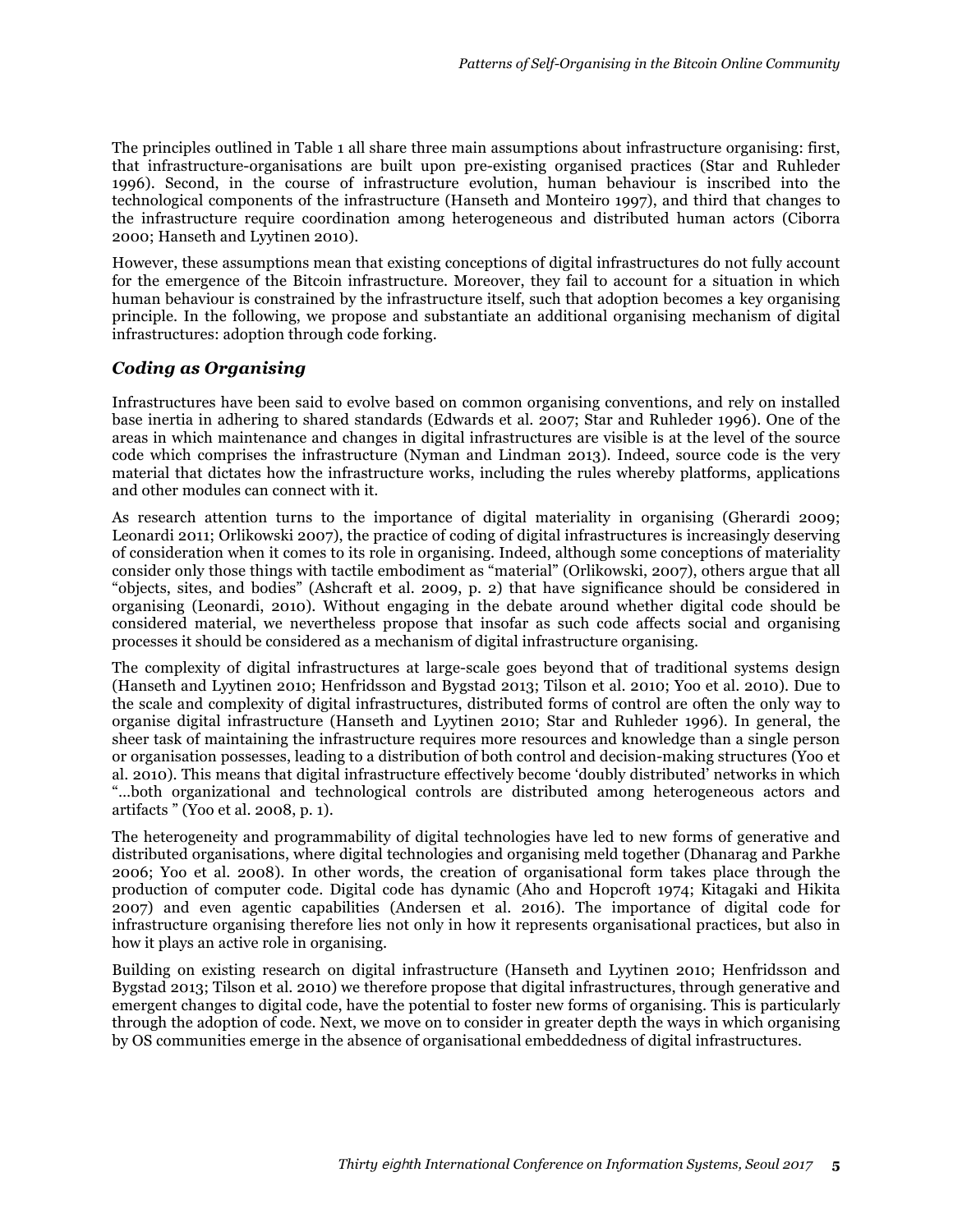#### *Code Forking as Self-Organising*

The most well-understood organisation-first communities of source code developers are OS developers. These developers initiate and organise themselves around the desire to find a solution to a particular problem, or 'shared itch' (Raymond 1999), and produce source code in order to do so. In these communities, both changing and maintaining the source code (infrastructure) is done jointly, and both bugs within the code, and threats to the infrastructure (for instance from hacking) are dealt with collectively by members of the community. Among such communities, changes to the underlying code are commonplace, and expected (Fang and Neufeld 2009). Often there is consensus as to what should be changed or fine-tuned, and why. Such changes to the code are discussed among developers and contributors and, as such, visible in, for instance, online forums (Phang et al. 2014), although it may take negotiation to come to an agreement and some members of the community may be more active than others (Phang et al. 2015). These projects are run against the backdrop of an OS licence. Although there are many kinds of OS licence, they typically allow, at a minimum, the free re-use of code covered by that licence. As a result, splits from the original OS project cannot be prohibited, although are typically discouraged (Nyman 2015).

Given the fact that maintenance of the infrastructure—and therefore its evolution—is shared, what happens when there is a disagreement about the future of the infrastructure from within the community? In non-distributed and proprietary settings, the problem is solved with reference to the organisation's hierarchy (Dahlander and Magnusson 2005; Kartseva et al. 2010). However, in the case of an OS community, the answer is less simple: in general, members of the community try to come to a negotiated settlement (Nyman 2015), but in exceptional cases some developers diverge in their opinions of the future of the project, and two (or more) inconsistent versions of a project are created.

These spin-outs are known as 'forks', and are defined as when "a part of a development community (or a third party not related to the project) starts a completely independent line of development based on the source code basis of the project" (Robles and González-Barahona 2012, p. 3). These have been classified as having three types: code fragmentation, pseudo-forking, and code forking (Raymond 1999). The first two types involve the distribution of the original code along new channels, but the resulting new distributions of the code are both compatible with the old version and benefit from future developments in the parent code (Nyman 2015). However, a code fork is a complete change in the underlying code such that the new version of the code and the old version of the code are forward incompatible. In previous studies of forks, only one kind of fork has been observed. However, where source code is used to support infrastructure, both forward and backward compatibility are at issue. This is because an infrastructure can contain a historical record in a way that other OS projects may not need to. We therefore distinguish between these two kinds of forks; namely the "soft" fork, which is only forward-incompatible, and the "hard" fork, which creates a fork that is both forward and backward incompatible.

These forks are typically frowned upon by the OS community, largely because of the impact on both community and individual developers' reputations (Nyman 2015; Weber 2004) and because multiple, incompatible versions of a software can discourage related future developments (Meeker 2008; Nyman 2015). Consequently, within and beyond OS communities, forks in the source code are a key visible element in the instantiation of digital infrastructure organisation. As such, the notion of code forking provides a theoretical lens through which digital infrastructure evolution can be studied. What follows is a description of how we apply the notion of forking in a longitudinal research design.

# **Research Design**

In order to answer the research question of how digital infrastructures evolve new forms of organising in OS communities, we conducted a longitudinal multi-method (Venkatesh et al. 2013) study of an emerging digital infrastructure covering a period of six years. In the following section, we first discuss our case selection and background before explicating data collection and analysis.

Our choice of case was driven by the need to meet four basic requirements: first, the infrastructure had to be exclusively self-organising in the sense that the organisation around it would have emerged as a consequence of specific technological changes. Second, we had to be able to identify distinct instances of forking and adoption. Third, the infrastructure selected as case setting needed a history spanning over a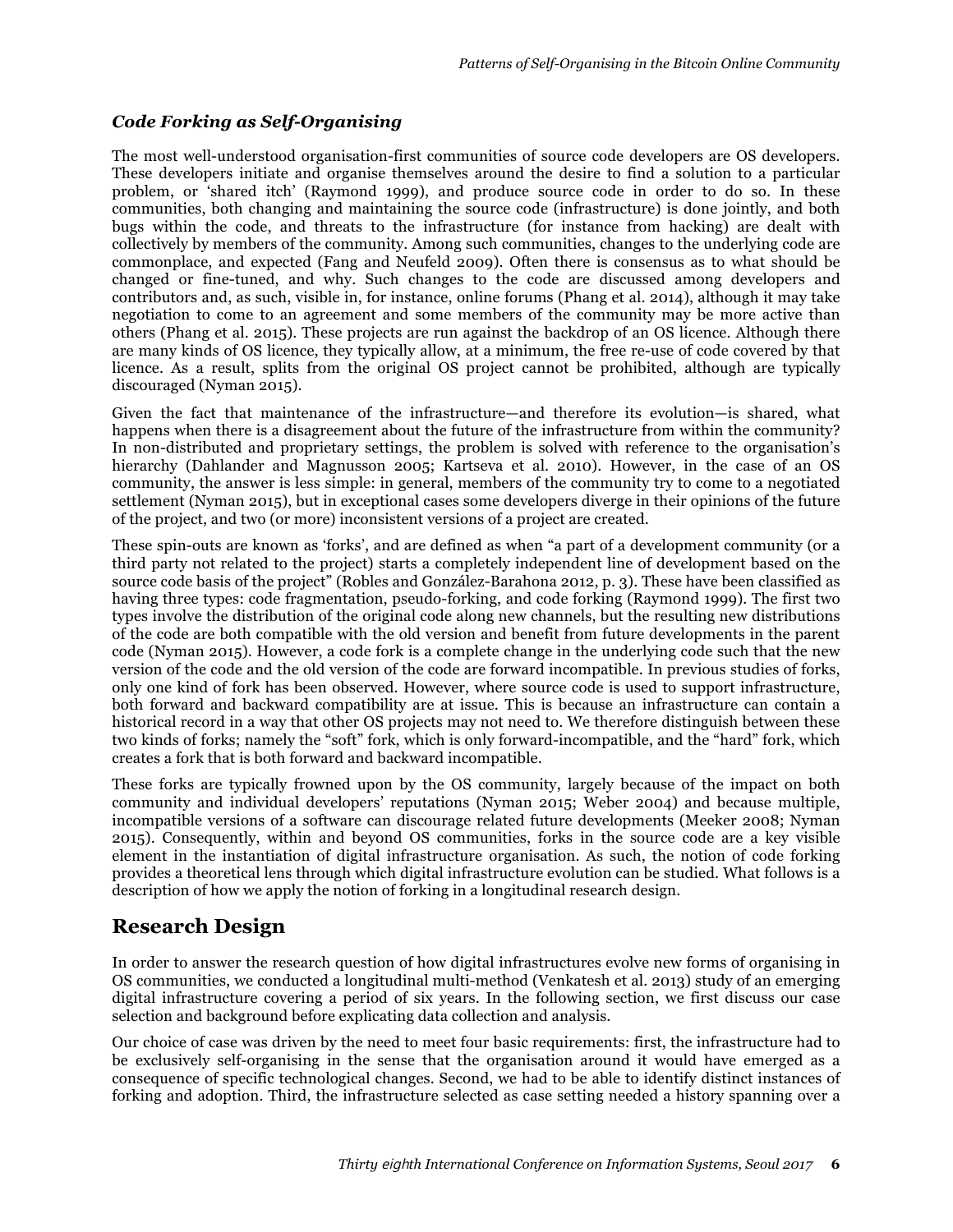longer period of time allowing us to study its evolution in both detail and scale. Finally, the infrastructure should have good records of both code forking and organising practices to allow us to analyse the implications of code forking on organising.

To our knowledge, there is currently only one infrastructure that meets these requirements: the Bitcoin Blockchain is self-organising, relatively long lived, and has good digital trace records. Although the OS software has since been re-used to create new infrastructures (e.g. Ethereum, Ripple), these next generation applications are still emergent and, as cases, are still ongoing and therefore trickier to study (Yin 2003).Moreover, as an infrastructure with a sizeable and distributed user and supporter base, forum data provides good records of both when forks occurred (or could have occurred) and the underlying social contexts of these forks.

#### **Data Collection and Analysis**

Our aims with this research were 1) to identify and understand code forking events of significance to the organisation of the Bitcoin community as well as their broader context, and 2) to establish the role of code forking on the self-organisation of the Bitcoin community. Our data collection and analysis therefore took into account these two objectives.

| Table 2. Overview of data collection and analysis |                                                                                                                                                                                                                                                            |                                                                                                                                                                                                                                                                                                                                           |                                                                                                                                                           |  |  |
|---------------------------------------------------|------------------------------------------------------------------------------------------------------------------------------------------------------------------------------------------------------------------------------------------------------------|-------------------------------------------------------------------------------------------------------------------------------------------------------------------------------------------------------------------------------------------------------------------------------------------------------------------------------------------|-----------------------------------------------------------------------------------------------------------------------------------------------------------|--|--|
| Data source                                       | Description                                                                                                                                                                                                                                                | Analytical techniques                                                                                                                                                                                                                                                                                                                     | Research outcome                                                                                                                                          |  |  |
| Digital traces                                    | 314 551 digital trace records of<br>interactions collected from the<br>bitcointalk.org community<br>over a six-year period,<br>including records referring to<br>the Bitcoin source code as well<br>as organisational changes                              | Latent Dirichlet<br>Allocation (LDA), the<br>results of which were<br>coded to identify the<br>main forking events<br>that occurred, and the<br>context in which they<br>occurred                                                                                                                                                         | Identification and<br>characterisation of<br>organisational changes during<br>each forking event                                                          |  |  |
| <b>Interviews</b>                                 | 10 formal, semi-structured<br>interviews recorded and<br>transcribed verbatim.<br>The interviews focussed on<br>key events in the Bitcoin<br>community (forks, regulatory<br>changes, stigma), as well as on<br>the interviewees'<br>understandings of the | We used open and<br>axial coding to<br>produce analytical<br>memos (Miles and<br>Huberman 1994)<br>around the significant<br>code forks, understand<br>the background of the<br>community, and<br>highlight major<br>associated events. This<br>enabled us to verify<br>findings in the primary<br>data source, namely<br>the forum data. | Identification of a sequence of<br>significant events in which the<br>Bitcoin source code was<br>forked, including the type of<br>forking for each event. |  |  |
|                                                   | community and<br>infrastructure's strengths and<br>weaknesses                                                                                                                                                                                              |                                                                                                                                                                                                                                                                                                                                           |                                                                                                                                                           |  |  |
| Documents                                         | 56 Press articles<br>71 Blog posts on topics related<br>to forks and other conflicts<br>(e.g. political ideologies) in the<br>community from other sites<br>(e.g. Bitcoinfoundation.org,<br>Coindesk.com,<br>Techcrunch.com,<br>medium.com)                |                                                                                                                                                                                                                                                                                                                                           | Identification of<br>environmental conditions and<br>important periods in the<br>history of the Bitcoin<br>community                                      |  |  |

Overall, our methods were grounded in inductive reasoning and rested on the use of three sources of data: a series of ten interviews with Bitcoin entrepreneurs, digital trace data from the Bitcoin online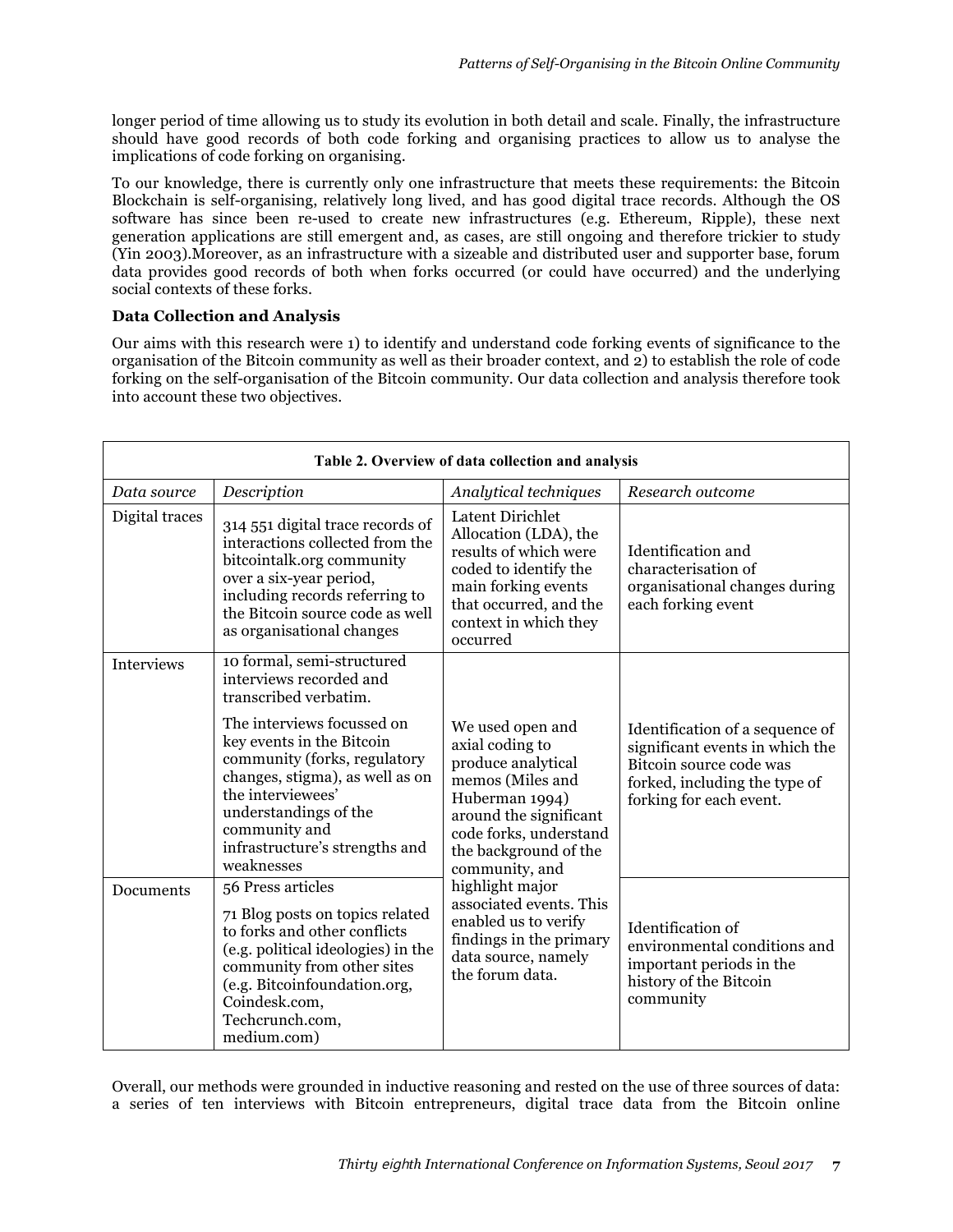community, and extensive documentation and (see table 2). Our primary data source was forum data, and our computational analysis was triangulated against interview data and documentation. This was in order to 1) imbue our computational findings with context, as provided by interviews (Gaskin et al. 2014) , and 2) to ensure the veracity of our findings.

We collected the digital trace records (Hedman et al. 2013; Howison et al. 2011) of community interactions across 314 551 interactions scraped from the Bitcoin forum bitcointalk.org covering a period from October 2010 to June 2016. Bitcointalk.org is a forum dedicated to discussions around Bitcoin, primarily in English. It is among the most prominent forums used by Bitcoin enthusiasts. However, unlike mainstream forums like Reddit.com, it is often used specifically by Bitcoin professionals meaning that interactions on Bitcointalk.org are particularly linked to the development of the Bitcoin code base. Furthermore, it contains sections that are both general and specific in nature; for instance, threads around the technicalities of the Blockchain and mining, as well as more discussions of a more organisational nature. We opted to examine forum data rather than a code repository like Github as the motivations and context of technological change, as well as the resulting organisational practices, are better reflected in this kind of fine-grained semantic data.

We began by analysing forum data from the Bitcoin community across five phases. Each period was analysed separately using computational techniques on digital trace data (Hedman et al. 2013; Howison et al. 2011) to generate open codes for each time interval, analogous to what is done in manual coding (Glaser and Strauss 1999). The collected digital trace data was divided up into five phases: October 2010- December 2011 (57 220 interactions), January-December 2012 (84 100 interactions), January 2014-July 2015 (122 409 interactions), August-September 2015 (25 431 interactions), and October 2015-June 2016 (25 379 interactions). We began a first level coding of the data using the computational natural language processing technique Latent Dirichlet allocation (LDA) implemented in the open source statistical software R (Blei et al. 2003). LDA is a generative topic model that reveals patterns in a set of documents by extracting unobserved groupings (latent themes) based on semantic similarities between different parts of the data (Sievert and Shirley 2014). LDA discovers latent themes within a collection of documents by sampling a topic for each word at every iteration of the algorithm and ranking words based on their relevance to each topic, which therefore has a unique distribution over words that can be compared using cosine similarity measures (Chuang et al. 2012).

Analysing semantic clusters of terms by topic allowed us to discern combinations of topics under discussion by users related to each forking event. This period-by period clustering was then compared with analytical memos (Miles and Huberman 1994) generated through an analysis of 10 interviews and a number of online documents to ensure its validity. These additional sources were necessary because of the risk of losing context when conducting computational analyses (Gaskin et al. 2014). Thus, while forums provided the primary data (and the main analytical findings), analytical memos based on other data sources provided vital context. These analytical memos were created after open and axial coding of the interviews and documents described in Table 2 (Glaser and Strauss 1999). During coding, we looked for important forking events and the type of forking involved, as well as for the social environmental contexts co that influenced the Bitcoin community.

The three sources of data were combined to generate a thick longitudinal analysis of the organisational antecedents and outcomes of specific code forks in each period. Based on this analysis, we produced a thick description (Bechky 2006) of the role of code forking, as a mechanism, in organising in the Bitcoin community.

# **Patterns of Self-Organising in the Bitcoin Community**

Our longitudinal analysis of the Bitcoin infrastructure and community revealed three distinct patterns by which the practice of developing the underlying source code was instrumental in shaping how not only the digital infrastructure but also in (self-)organising the online community. These patterns of potential selforganisation become visible on the level of code forks, with adoption turning these potential changes into actual changes.

What is interesting to note is that code forks occurred in response to the changing environmental conditions in which the infrastructure existed. This is consistent with existing understandings of infrastructure as including organisational practices and contexts, as well as the artefacts themselves (Star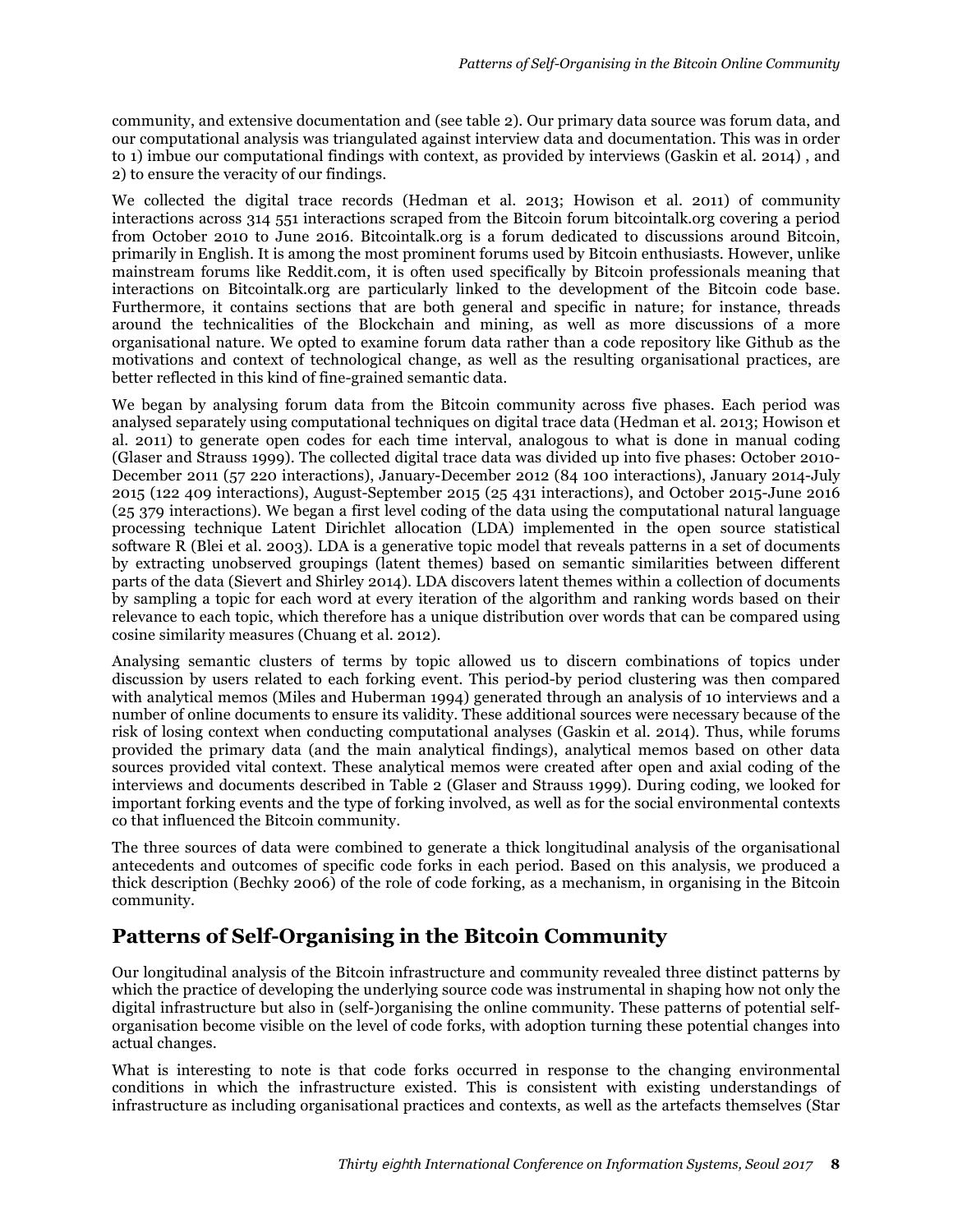and Ruhleder 1996). As this was a longitudinal study, we could examine not only when and why the code forking in the digital infrastructure evolved into potential new organisational forms, but also when new ideas were incorporated into the existing infrastructure through adoption. The three distinct forms of code forking i.e. development forks, pseudo-forks and hard forks, their environmental conditions, and an overview of the sequence of forking events of importance to the online community are contained in Figure 1.



In the following, we analyse how each form of code-forking led to a specific pattern of self-organising. Inspired by terminology well-established in systems biology literature, we address how different types of self-organisation occurs in response to environmental stimuli (Zimmer and Emlen 2013).We have called these patterns of self-organisation 'speciation', 'variation' and 'adaptation'. Each pattern of selforganisation is illustrated through an empirical example and related to similar instances in order to discern the specific characteristics of each pattern.

#### *Hard Forks as Organisational Speciation*

The first pattern of self-organisation is driven by a hard fork to the underlying code; that is, a fork in the code that created a new infrastructure that is both forwards- and backwards- incompatible with the existing infrastructure. If the community adopts this 'forked' version of the code *en masse*, it will become the dominant infrastructure. In fact, one might even say that it becomes the infrastructure, while the previous versions of the code are discarded or held by a less influential minority. We will refer to this pattern as 'speciation', or the creation of a new species of infrastructure

A particularly illustrative example of a hard fork is that of the BitcoinXT (fork 5). In June 2015 two prominent developers of the Bitcoin source code suggested that the sustainability of the project was in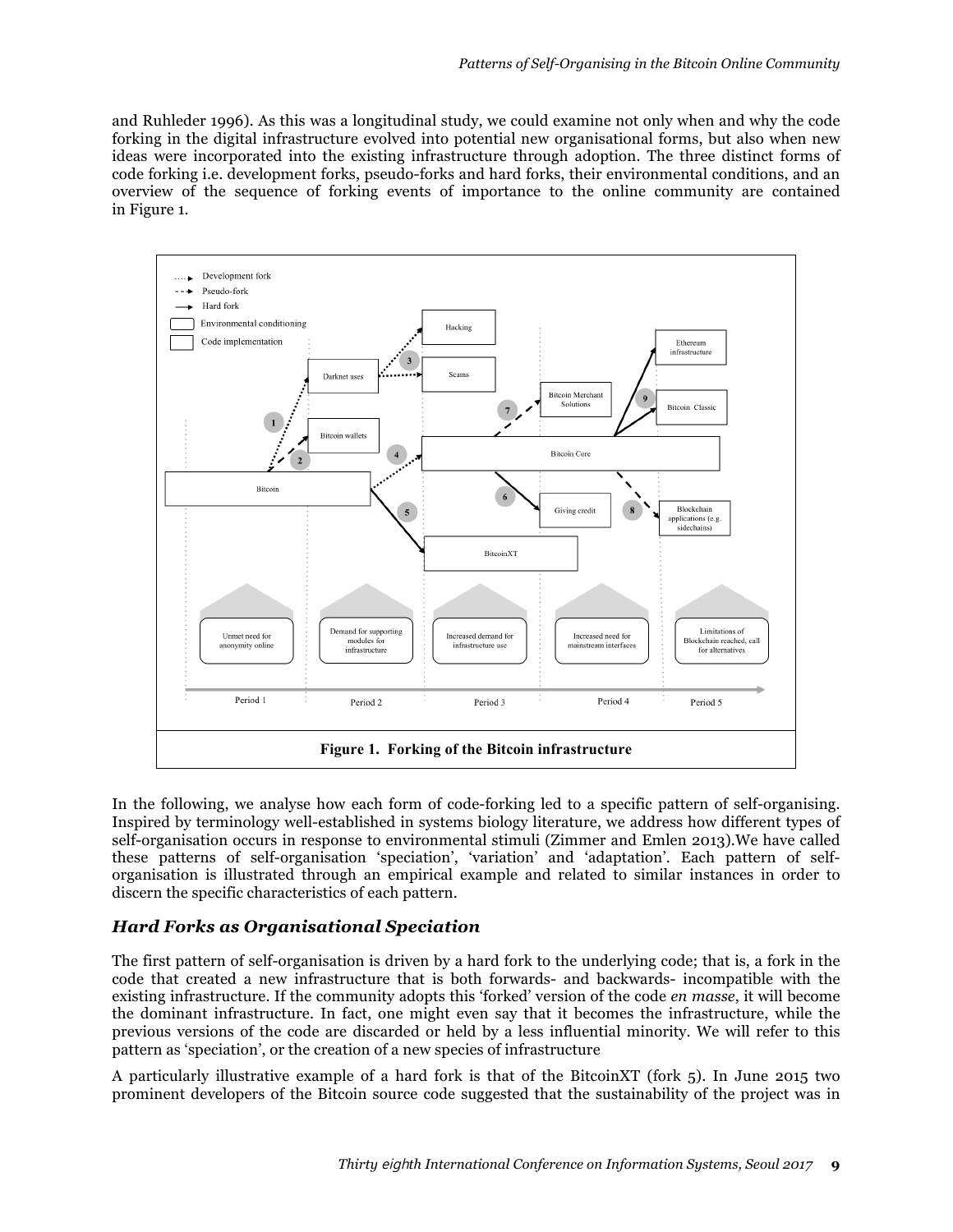jeopardy. In late 2015, Bitcoin transactions began to be delayed and a backlog of transactions grew. In other words, the infrastructure began to fail (Hearn 2015). An infrastructural shift, known as BitcoinXT ("XT"), necessitating a change in the underlying source code was proposed as a solution. This proposed solution would entail increasing the size of each block in the blockchain from 1mb to 4mb:

*As Bitcoin has grown, so have the blocks. Reasonable traffic projections indicate that as Bitcoin spreads via word of mouth, we will reach the limit of the current system [with a 1mb block size] sometime next year, or by 2017 at the absolute latest. And another bubble or press cycle could push us over the limit before even that. The result might not be pretty. So it is now time to raise the [block size] limit, or remove it entirely.* - Mike Hearn, Aug 15, 2015

Increasing the block size would reduce the number of miners able to run the software (owing to issues around processing power), but would increase Bitcoin's transaction handling capacity. Opponents of this change labelled the original version of the infrastructure Bitcoin Core, and they argued that, among other things, XT was untried and may not scale well (with which XT proponents disagreed). They also argued that this change would make the project more centralised, putting more power in the hands of fewer miners—who could make more drastic changes in the future. This back-and-forth shows how political beliefs affected how code changes were perceived, affecting willingness to adopt. In essence, they agreed with the need to do something, but argued that the technical shift to XT would change the social practices whereby the infrastructure operated, namely by centralising control of the source code. OS communities often identify strongly, so controversial attempts to change it are often taken personally (Ren et al. 2012):

*Bitcoin's own former lead dev, Gavin, and his henchman Hearn are in the process of sabotaging Bitcoin from the inside. You will hear about it when their XT Trojan horse deploys its payload, and attempts to force us all to join their altcoin at Bitcoin's expense.* - July 9, 2015, 03:42:23 PM

The rules for how a potential change to the root code of the Blockchain can occur are enshrined in the source code. In essence, minor changes that create compatible versions of the software are dealt easily, while major changes, like in this "fork", require active adoption. Only majority adoption of a change will mean that the root source code is changed. Participants in the network, whether miners or entrepreneurs running platforms on the Blockchain infrastructure, have to choose which version to run. Ultimately, the version that garnered the most support would become the "real" Blockchain.

The attempt to fork the Blockchain source code ultimately resulted in two forward- and backwardincompatible versions of the Blockchain: Miners did not adopt the XT version of the code in sufficient numbers to make it the dominant version of the Blockchain. Moreover, swathes of the Bitcoin community also boycotted entrepreneurs and users who switched over to XT. The changes to the source code were therefore not internalised, resulting in what would become what the community called a "hard fork" to the source code. Unlike a soft fork, wherein the new version of the infrastructure is compatible with those running the old version of the software, a hard fork would entail those running old versions of the software being unable to read/recognise changes in the new version.

This hard fork to the Blockchain was prompted by environmental changes around the infrastructure, to which a response was needed. The source code governed what changes could and could not be made, and the fork itself became a reality through two changes. First, through code changes to the infrastructure, and second, through adoption. Substantial adoption above a certain threshold was needed for the material, code-level changes in order for the new version to be considered the "real" infrastructure, especially as the changed source code was prospectively and retrospectively inconsistent with the previous source code.

This hard fork created two 'species' of infrastructure; the original Blockchain and the alternative Blockchain that resulted from a hard fork that substantially altered the underlying source code so much that it made the two pieces of infrastructure inconsistent with one another. However, this hard fork was just one instantiation of evolution. In order to test for the generalisability of a hard fork leading to speciation in infrastructure evolution, as well as to test for other possible mechanism of digital-first infrastructure evolution, we expanded our observations and inductive analysis to span 6 years. At the time of data collection, this was the lifetime of the Bitcointalk.org forum dedicated to the infrastructure and the community.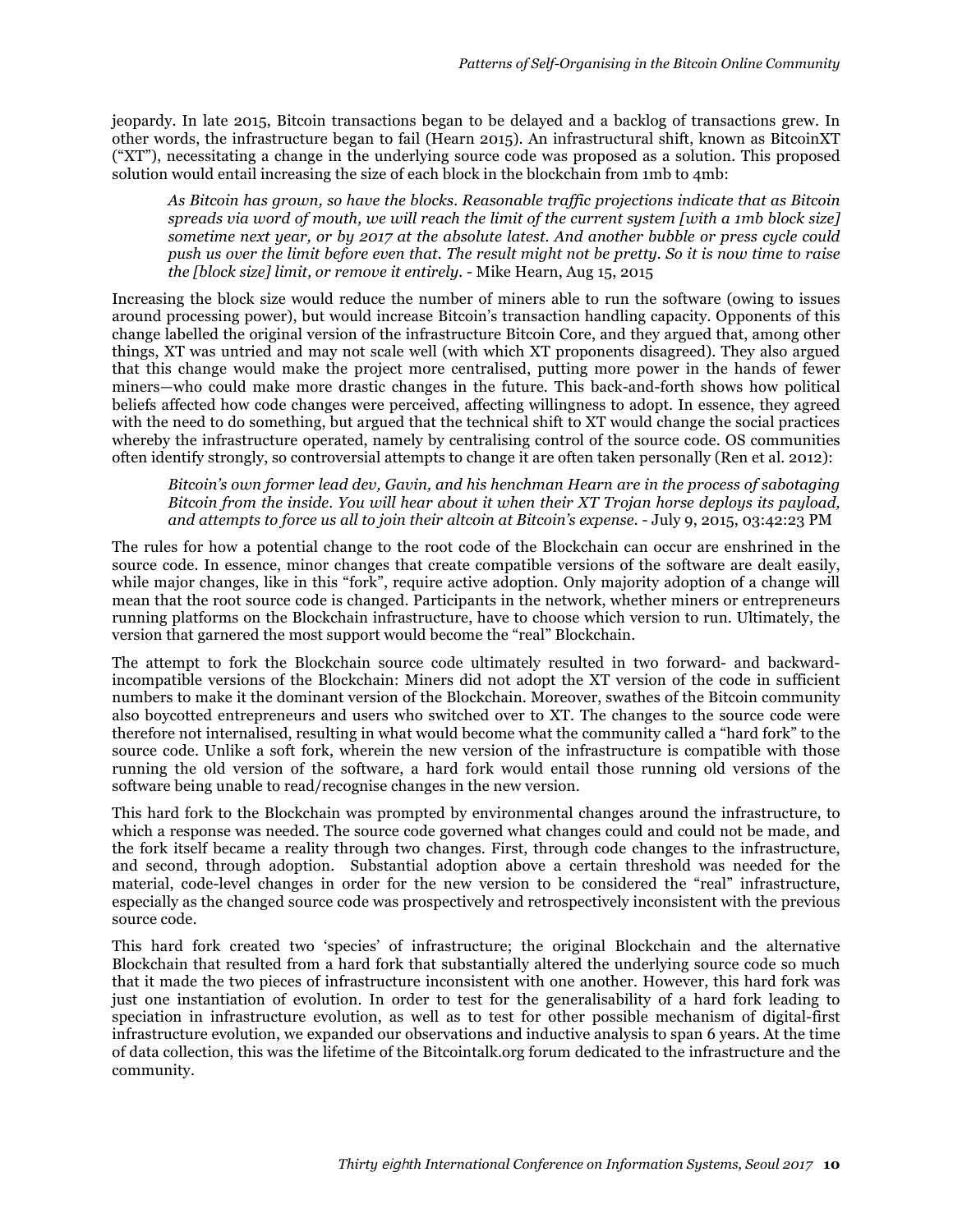Other instances of speciation through hard forks include fork 7 in which some members of the Bitcoin community saw the future of the infrastructure as being as a part of the existing financial system, not as a parallel currency system. One of the sticking points in this area was the fact that more Bitcoins could not be created at will; the Bitcoin source code dictated that they could only be created through mining, and at a decreasing rate up to a maximum number. However, the mainstream financial system relies heavily on credit. In early 2013, this was seen as both a merit of the Blockchain system and a possible stumbling block to greater integration of the mainstream and Bitcoin financial systems. Altering the system such that it could issue credit would have required a substantial change to the Blockchain system. Unlike the XT change, the environmental pressure exerted in favour of this possibility was not sufficient to drive the hard fork it would take to make it a reality. As such, it was a hypothetical hard fork that was never adopted at the level required to become a new form of organising.

The final hard fork (fork 8) revolved around alternative uses of Blockchain-like infrastructures other than for Bitcoin, and is driven at least partly by the limitations the Blockchain was seen to have at that point. Users point both to the fact that Bitcoin transactions are slow (as was the case with XT), and to the fact that the Blockchain in its then-incarnation did not easily allow for the storage of other kinds of information, or the execution of smart contracts. This results in several major hard forks, the mostdiscussed of these are Bitcoin Classic and Ethereum. Bitcoin Classic, like XT before it, proposes to increase the size of the Blockchain in order to facilitate a larger number of transactions more quickly, while Ethereum is developed to facilitate the use of the Blockchain technology for other kinds of applications, for instance smart contracts, and has effectively resulted in the emergence of a separate OS community. This community is both operationally and ideologically distinct from the parent community.

These three different hard forks represent substantial organisational changes. In the case of this distributed infrastructure, the code forking mechanisms around adoption require that substantial changes be backed by substantial adoption. In essence, the code supports and reinforces the status quo, while changes to it would require significant resources and mobilisation on the part of would-be forkers. The self-organisation mechanisms at work here could pan out in one of two ways: for the hard fork to be absorbed by the infrastructure would require adoption by users on a large scale. There is therefore a social element to an otherwise technical evolution; the combination of the two are what leads to internal evolution, or what we later call "variation".

The exact implications of organising depend on the precise changes made to the underlying source code, but in the case of hard forks, change necessarily involve completely new organisational structures. In the case of a shift to XT, for instance, the technical centralisation of the infrastructure (by making mining harder and therefore raising barriers to entry) would put control over the infrastructure into the hands of fewer—meaning that future decision making would be controlled by a sub-set of the existing (or a new) community. Moreover, as a larger block size would facilitate wider use of the Blockchain and make it a competitor for the likes of Visa and Mastercard, its mainstream appeal is likely to change the composition of the community for which Bitcoin has become known, partly through the change in control structures and partly through changing who has an interest in maintaining the infrastructure. Thus, this fork creates new organisational forms in the community: it changes power dynamics and thus future decision-making, as well as the composition of those in power.

Thus, the creation of a whole new organisation—with new practices and meanings—requires both a change in source code and a substantial amount of adoption. Speciation is therefore an instance of infrastructure evolution framed according to code-level changes, and implemented at the level of user adoption.

#### *Development Forks as Organisational Adaptation*

Variations on the level of code use were not the only forms of self-organisation driven by forking of the underlying source code. Adaptation, or developments that added to the underlying source code, were also important and influential drivers of community organising. Development forks built upon the underlying source code to enable new technical functions which, in turn, led to adaptation in the community through a combination of code and practice changes.

One of the most extensive, and common, adaptations revolved around how the infrastructure led to the development of entrepreneurship-focused adaptations of Bitcoin (fork 2). These adaptations involved the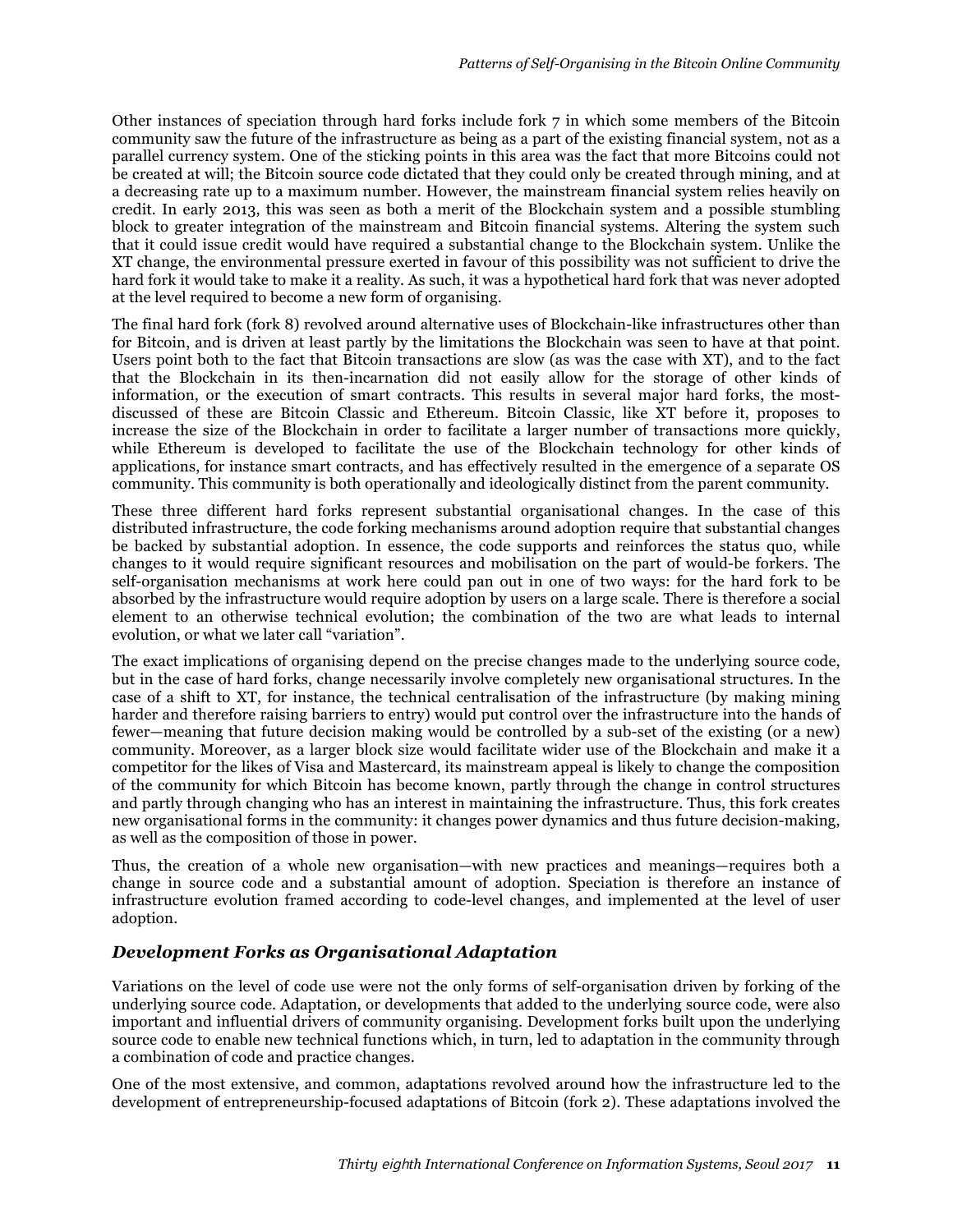development of code that built upon the existing source code without introducing incompatible elements. Some examples of this include the development of wallets to hold Bitcoin currency, and analytical tools that conduct analytics on the contents of the underlying blockchain infrastructure.

As these developments built upon the existing source code, they enabled new code uses; most notably entrepreneurship through the creation of start-ups and corporate ventures. However, they also incorporated the organising elements inherent in the underlying source code. One member of the community expresses how new adaptations were accepted by the community under certain conditions:

*Please understand that I have great respect for the work you've done. Your service is very well constructed and well-loved for good reason. While some of the things I've brought up might be improved with some tweaks here and there, much of it is simply the structural consequences of centralized services, trusted parties, web clients, etc…I don't think our community should take any actions which promote centralization or consolidation due to systemic risk if nothing else… I don't believe it should promote your wallet service either.* - December 03, 2012, 03:02:53 PM

But entrepreneurship did not just extend to services that catered to the existing community. Instead, some of the adaptations facilitated by the infrastructure allowed the infrastructure to interface with other infrastructures, enabling inter-organisational linkages. One example is that of a Point-of-Sale (PoS) adaptation (fork 6), which built both upon the underlying infrastructure and on other adaptations to extend the usefulness of the infrastructure:

*We have released an update of our Pos [Point-of-Sale] software witch includes a module to connect and process payments trough Bitcoin-Qt wallet. So with this update, more than 3000 local busineses over the world who now are using Sysme Pos as point of sale software can have the tool to accept Bitcoins We hope that this will encourage them to accept Bitcoin as payment so this this project can make a step further.* - June 05, 2013, 09:53:11 PM

Such an addition was not only useful on the level of use, it also served to bring more stakeholders in when it came to supporting and engaging with the infrastructure. While the creation of entirely new adaptations led to the creation of new child organisations, adaptations that led to linkages with existing organisations had different organisational implications. They facilitated the transfer of some of the infrastructure's organising practices, in whole or in part, to other hitherto unaffected organisations.

Among the adaptations that built upon the infrastructure are those that would allow, in an indirect way, the infrastructure to perform additional functions. While the Blockchain's original architecture was intended as a proof-of-concept for the transfer of a currency, one adaptation allowed for the transfer and maintenance of a centralised database of something other than that currency (fork 9). In an adaptation known as a sidechain, developers built upon the Blockchain to allow for an object-agnostic transfer which interfaced with the Blockchain:

*The paper proposes two-way pegged sidechains as an extension mechanism for Bitcoin. The idea is that coins would be able to move from the Blockchain, to a sidechain, and then back again in a trustless way. This would allow sidechains to implement properties that are not feasible to implement on Bitcoin itself, while preserving the total number of Bitcoins.* - September 10, 2015, 03:44:19 PM

Though it represents a drastic development, this fork was still consistent with the underlying source code. This meant that, like in forks 2 and 6, the new organisation that formed around the adaptation also relied on elements of the infrastructure's coded-in organising practices in order to function. Thus, organisational adaptation was enabled (and constrained) by source code, through development forks. These development forks added to the existing organisation by attracting new users to the community, and by making the infrastructure itself able to support more things—thus changing its character on the code level.

#### *Pseudo-Forks as Organisational Variation*

One of the most compelling patterns of self-organising that emerged from our longitudinal examination was how the flexibility of the Blockchain source code not only drove substantial changes in the underlying source code, but also permitted organisational variation when the environment encouraged them. These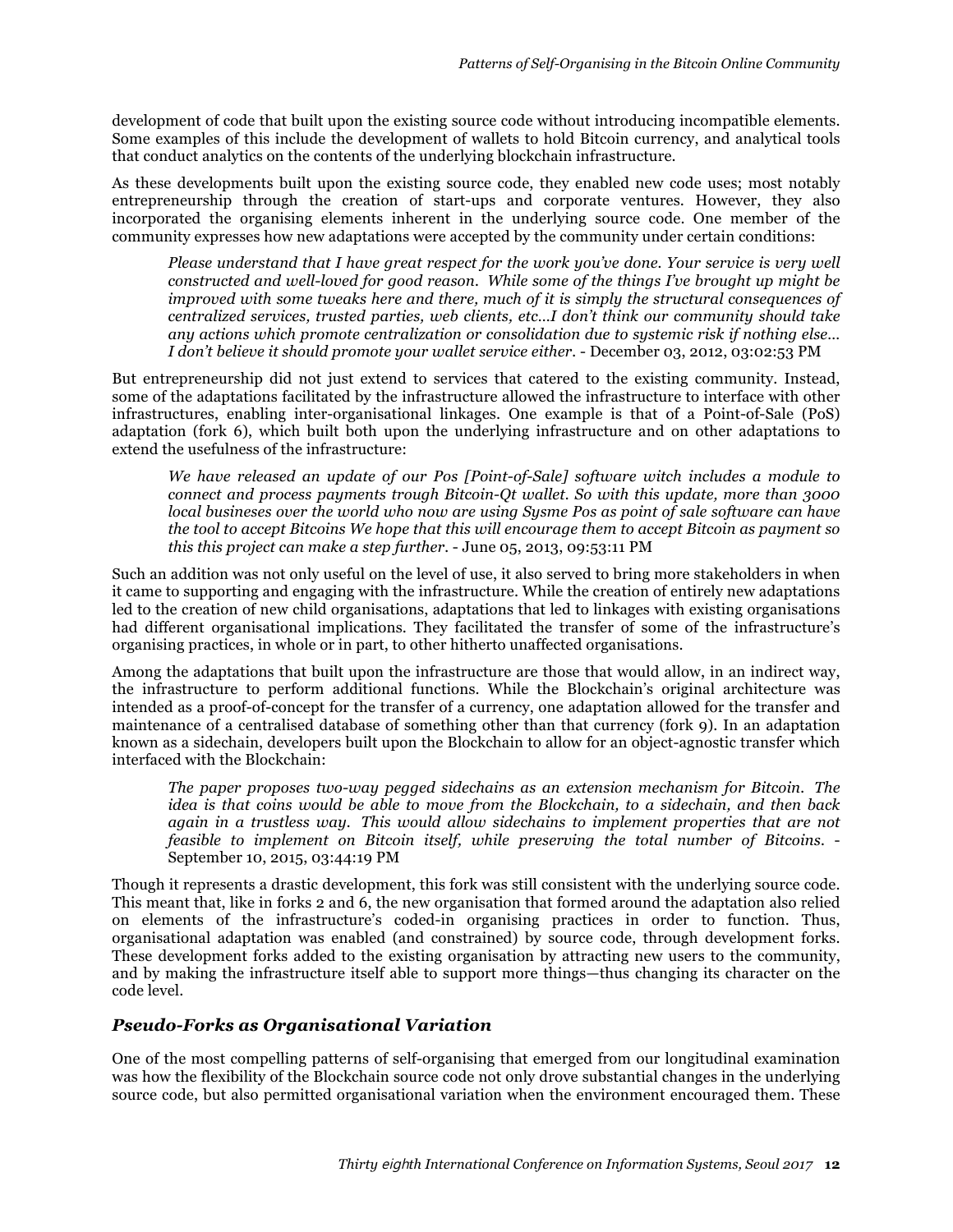instances of variation are visible in forks 1, 3 and 4, with the first two relating largely to the use of Bitcoin for illicit purposes, and the third related to the identification of the existing Blockchain as 'Core'.

During the early stages of the evolution of Bitcoin in 2011 and 2012 (forks 1 and 3), many different kinds of users saw the new infrastructure as a potential for new ways of conducting transactions outside the established financial system. These forks, while seemingly something out of the ordinary do not entail any underlying code change. They are therefore called 'pseudo forks' and entail a variation in the patterns of code use—but nevertheless ones that have organisational implications. These new use patterns attracted a number of people whom used the infrastructure to conduct illicit activities. As one user observes:

*…I saw many a lot of devious schemes to earn bitcoin. Just like HYIP, PONZI, Gambling, Bet etc. I am very afraid of RIBA. therefore, for guidance and assistance will be appretiated. Thanks* – March 03, 2012, 12:38:21 AM

This was made possible by the nature of the source code itself. Indeed, the qualities of decentralisation and semi-anonymity—seen as elements of building a new technical system based on trust in a system rather than individuals or institutions—paradoxically also gave users the possibility to use the system for transactions that many in the community considered to be unethical, including transactions involving drugs on the Darknet,<sup>2</sup> and Bitcoin-denominated scams:

*Of course, bitcoin is not the problem. People who misuse the bitcoin and abuse is are the ones who are the problem. If terorrist are using bitcoin, not really nice of them to shed bitcoin in a bad light.* - November 24, 2015, 02:36:19

Another pattern of variation occurred when the Blockchain began to experience difficulties processing transactions: community members began discussing alternatives and changes to Blockchain to deal with these transaction lags (fork 4). Defenders of the existing infrastructure, including its existing coded-in form, began to emphasise the organisational implications of the existing infrastructure. Moreover, they labelled the existing infrastructure 'Core' in response to attempts to change the source code. Much like the variations in practice that use of the infrastructure for illicit transactions, this kind of fork is an instance of practice-level variation on how the infrastructure is used:

*The code which powers the Bitcoin network can be found here: https://github.com/bitcoin/bitcoin. This code has evolved as long as Bitcoin has been around. But the debate over the block size limit and how to manage it has caused some of the best-known developers to set up another client for bitcoin, here: https://github.com/bitcoinxt/bitcoinxt... The former is now referred to as "Bitcoin Core", and the latter "Bitcoin XT". … From the XT github README: "Bitcoin XT is more experimental than Bitcoin Core, and has a strong emphasis on supporting the needs of app developers and merchants. By running it you not only provide additional services to the network but help build confidence in the implementations, contributing towards consensus for inclusion in a future version of Bitcoin Core.* - May 31, 2015, 05:28:36 PM

These new patterns of code use arose both in response to the possibilities that the infrastructure presented, as well as the environment in which both actors and the community found themselves. In this case, organisational structures are changed through the proliferation of multiple ideologies, and the polarisation of certain practices within the community. Moreover, these practices may attract additional community members, affecting how the community interacts.

Source code, through pseudo-forks, therefore led to organisational variation. While interpretation and narrative changed the structure and dynamics of the organisation, the pre-existing code limited (and enabled) the possible interpretations. Having demonstrated how code forks enable and constrain organising, and the subsequent role of use/code adoption, we turn now to discussing these findings and their implications.

 $\overline{a}$ 

<sup>&</sup>lt;sup>2</sup> The most prominent case is that of Silk Road, an infamous online drug market that makes extensive use of the cryptocurrency Bitcoin.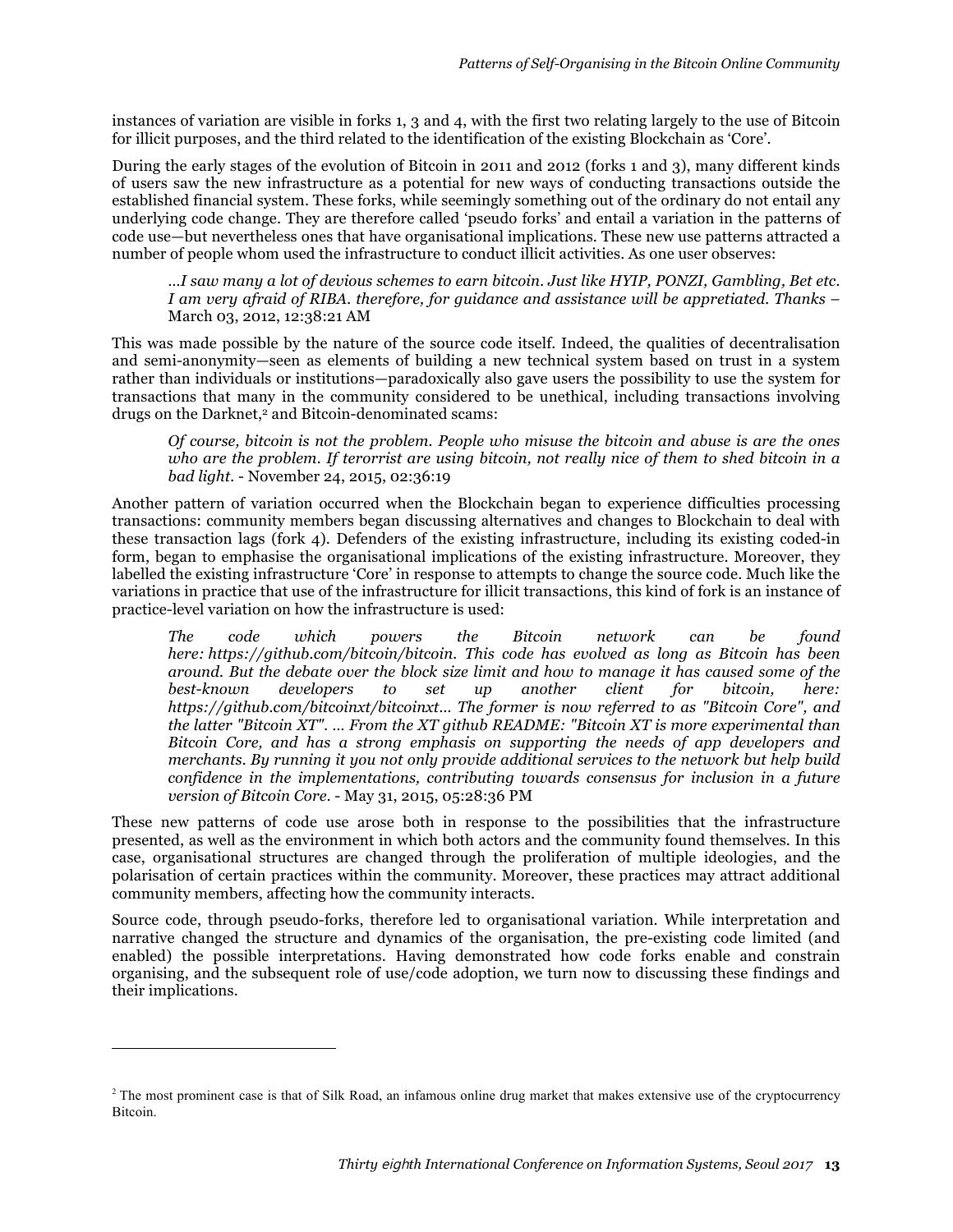## **Discussion**

Code forking involves both changes to the source code itself, and to the interpretation and use of source code for new purposes. Our findings show that different variations in these two parameters lead to different organisational outcomes. The configurations of changes to source code and code use amount to distinct patterns of self-organising. The following discusses each of these patterns of self-organising that emerge through code forking and adoption practices.

*Speciation* is the process by which new organisational structures emerge from radical breaks in the source code. It requires both changes in the underlying code and in its adoption. For speciation to occur, code changes must replace existing source code base, whereby it creates a new infrastructure that is technically incompatible with the existing source code. This requires a complete reworking of the way in which the replacement code is produced, maintained, and applied in various contexts. This results in the creation of new organisational structures with new organising logics. In the case of Bitcoin, hard forks to BitcoinXT or credit based instantiations of the infrastructure would both have resulted in the introduction of a trusted third party acting as a middle man between users. This would effectively introduce a new organisational structure departing from the distributed, non-hierarchical organisation of the original infrastructure.

*Adaptation* refers to the process by which new supplementary organisational structures emerge by leveraging the infrastructure's existing source code. Adaptation can be seen to add to existing organisational structures by adding to the underlying code, and supplementing community membership. Adaptation involves code changes that rely upon the existing source code base and add to it, resulting in new use domains. The resulting supplementary organisational structures represent additions of new, yet compatible, organisational structures operating within the existing organising logic of the infrastructure. Examples of this in the Bitcoin infrastructure include the introduction of new entrepreneurial products based on the core infrastructure whereby a new company is formed, which is reliant on the underlying infrastructure, and in some cases on other supplementary organisations.

*Variation* refers to the process by which changes in the area of application of existing code, or in interpretations of the existing code, can connect seemingly unrelated organisational structures to that of the infrastructure. Variations in the purpose of existing source code does not require any actual changes to the source code. Instead, the source code enables hitherto unexpected practices, which themselves have organisational implications. Examples from the Bitcoin case include fraudulent and illegitimate applications such as outright Ponzi schemes and gambling applications designed to bypass existing regulation to allow for higher stakes even in high-risk games.

The three types of code forking, how they manifest in code implementation and use as well as their antecedents and consequences are shown in figure 2.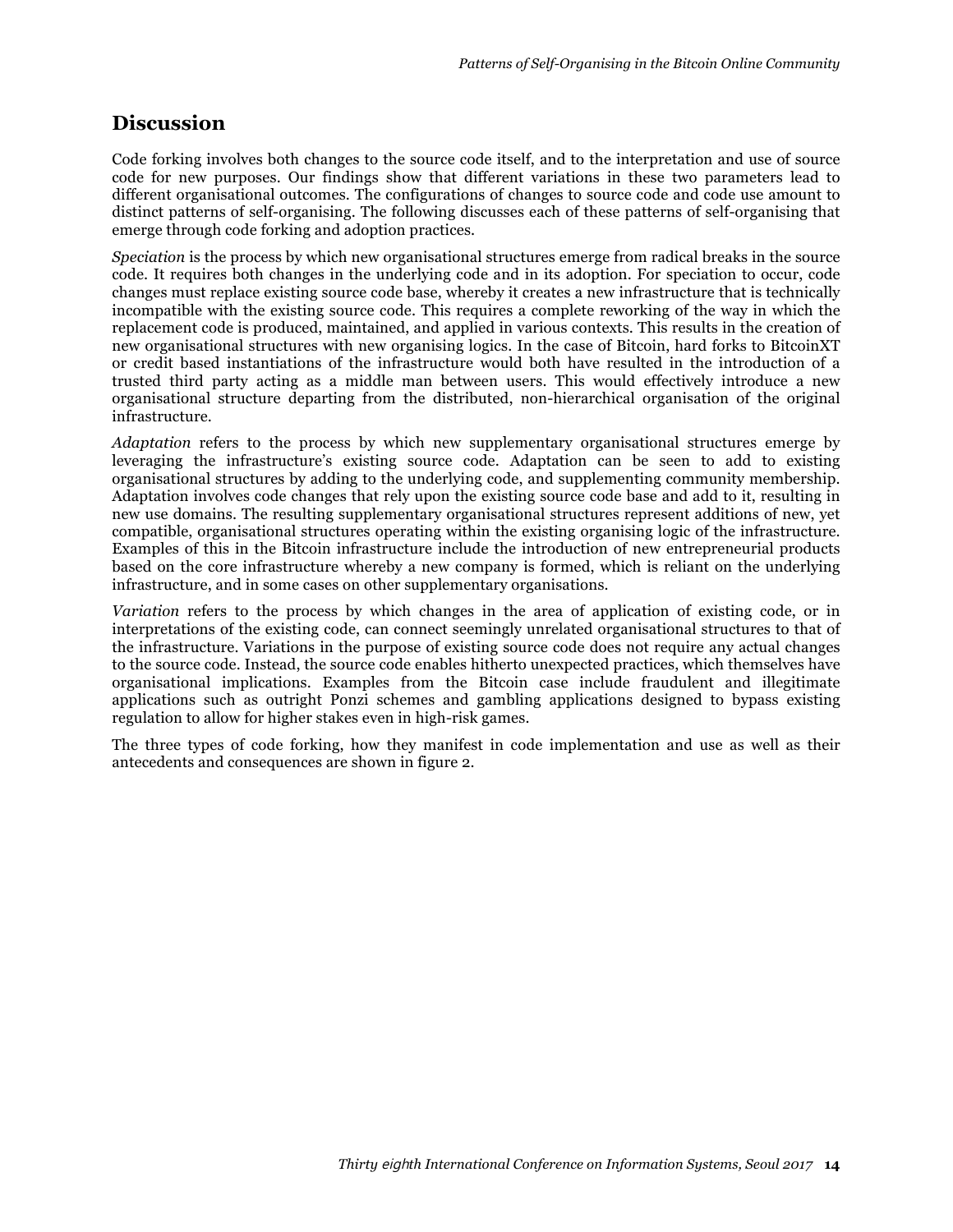

The changes to source code and code use outlined in figure 2 are relational in nature and the maintenance of the community infrastructure necessitates constant interaction. Digital infrastructures, unlike platforms and applications, do not have strict boundaries and cannot be defined through a specific set of functions or modules (Tilson et al. 2010). Instead, their boundaries are defined through use practices, and their very existence relies on the continued practice of use, maintenance and self-organisation by a distributed group of users (Henfridsson and Bygstad 2013).

The organisation of digital infrastructures takes place through a distributed process in which multiple users, through application of skilled knowledge and ongoing negotiation, contribute to the underlying infrastructure (Yoo et al. 2012). The range of competences necessary for successful institutional change to occur far exceeds the capabilities of a single actor (Yoo et al. 2012). These distributed actors contribute to this infrastructure through (hard, soft and pseudo) code changes, as well as new adoption practices (enabled and constrained by said code).

These changes are often hotly contested at the level of adoption and use. Indeed, the Bitcoin community, like other OS communities, discourages rogue changes through political ideology and community backlash (Dahlander and Magnusson 2005; Kirsch 1997). The OS nature of the code, however, means that on a technical level forking cannot be prevented—and thus the new patterns of organizing that result cannot be prevented either.

Previous research has emphasised the embeddedness of digital infrastructures in the organisations which initially design and later rely on them (Hanseth and Lyytinen 2010; Henfridsson and Bygstad 2013; Star and Ruhleder 1996). This extant research sees organisational change as leading to infrastructural evolution, rather than vice versa. By showing how self-organisation takes place through code forking in online communities without pre-existing organisational structure, we aim to contribute a better understanding of the role of the digital in self-organising in response to previous calls for research on the role of digital materiality (Leonardi 2010).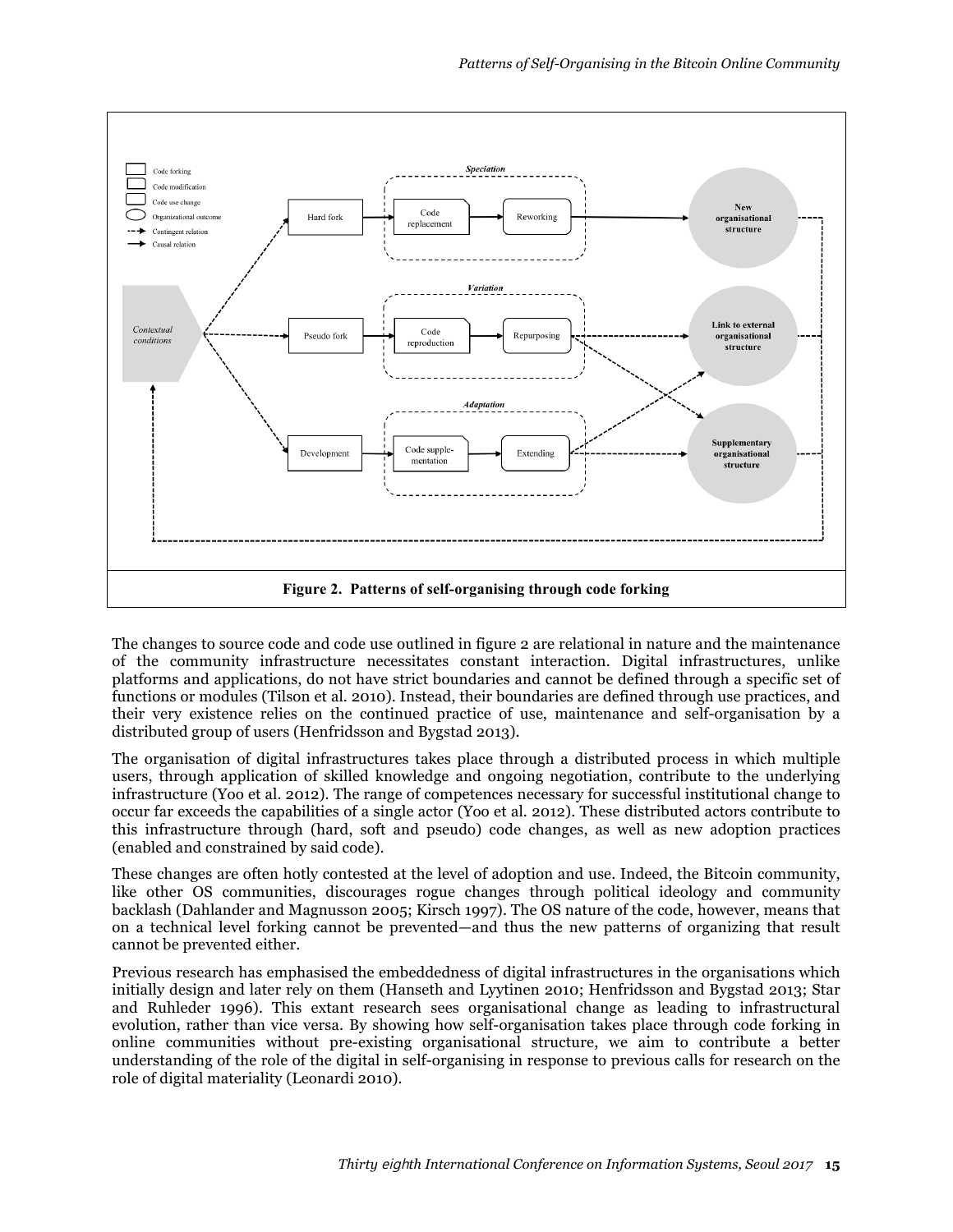While previous studies of infrastructural evolution have shown how infrastructure changes as a result of organisational changes, this empirical work shows the reverse: how the infrastructure—whether through change or existing composition—at the level of code leads to new organising practices. While user interpretations and adoption of the code is a vital part of this process, the possibilities open to the user are defined according to the code-level composition of the infrastructure. Fundamental changes, or what we have called speciation, therefore require changes to the fabric of the infrastructure through hard forks. The purpose of this study was to understand how this occurred.

## **Conclusion and Future Research**

This paper provides an examination of the role of code in digital infrastructures that begins to build an understanding of how the act of coding digital infrastructure can lead to new patterns of self-organising.

This paper therefore contributes to extant research on digital infrastructure in the following ways. First, it identifies and conceptualises a new mode of organising around digital infrastructures where code, and forking, is a necessary pre-condition for changes in organisational structures, practices and composition. Second, based on literature on code development in OS communities, it proposes, substantiates and empirically identifies the concept of forking to show how, and when, code development practices combine into an organisational change mechanism. In so doing, it describes a vocabulary for describing the different patterns of self-organisation in online communities related to digital infrastructure in conceptualising forking as variation, adaptation and speciation.

These patterns of self-organising are most prominent among OS communities because members of the organisation themselves hold the skills, and tools, to enable code forks—a mechanism for organising in a digital-first world. While code-level, and thus organisational changes, are often hotly contested, both this paper and previous research in OS communities show that forking is sometimes unavoidable. As coding becomes more accessible and ubiquitous to non-engineering tasks, for instance through improved user interfaces and automation and more accessible programming languages, it is likely that the patterns of self-organising will become more common, and thus more deserving of close study. We therefore encourage future examination of the role of code, and code forking in particular, in organisational change and self-organising.

# **References**

- Aanestad, M., and Jensen, T. B. 2011. "Building nation-wide information infrastructures in healthcare through modular implementation strategies," *Journal of Strategic Information Systems* (20:2), Elsevier B.V., pp. 161–176 (doi: 10.1016/j.jsis.2011.03.006).
- Aho, A. V, and Hopcroft, J. E. 1974. *Design & Analysis of Computer Algorithms*, Pearson Education India.
- Andersen, J. V., Lindberg, A., Lindgren, R., and Selander, L. 2016. "Algorithmic Agency in Information Systems: Research Opportunities for Data Analytics of Digital Traces," in *Proceedings of the 49th Annual Hawaii International Conference on System Sciences*.
- Ashcraft, K. L., Kuhn, T. R., and Cooren, F. 2009. "Constitutional Amendments: 'Materializing' Organizational Communication," *The Academy of Management Annals* (3:1), pp. 1–64 (doi: 10.1080/19416520903047186).
- Austin, R. D., Devin, L., and Sullivan, E. E. 2011. "Accidental Innovation: Supporting Valuable Unpredictability in the Creative Process," *Organization Science* (23:5), pp. 1505–1522 (doi: 10.1287/orsc.1110.0681).
- Barrett, M., Oborn, E., and Orlikowski, W. 2016. "Creating value in online communities: the sociomaterial configuring of strategy, platform, and stakeholder engagement," *Information Systems Research* (27:4), pp. 704–723.
- Bechky, B. A. 2006. "Talking about machines, thick description, and knowledge work," *Organization Studies* (27:12), Sage Publications, pp. 1757–1768.
- Beckert, J. 1999. "Agency, Entrepreneurs, and Institutional Change. The Role of Strategic Choice and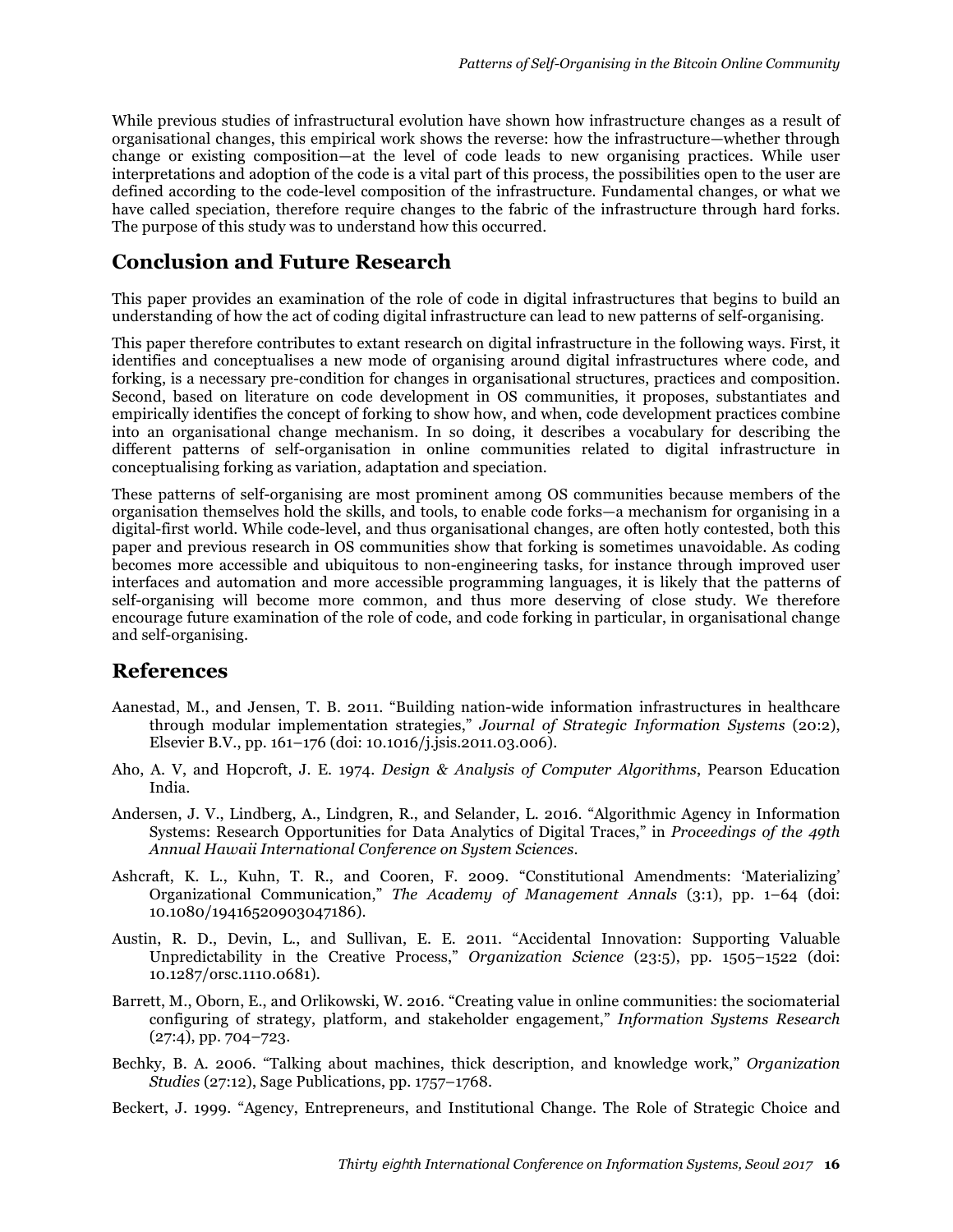Institutionalized Practices in Organizations," *Organization Studies* (20:5), pp. 777–799.

- Blei, D. M., Ng, A. Y., and Jordan, M. I. 2003. "Latent dirichlet allocation," *The Journal of Machine Learning Research* (3:1), pp. 993–1022 (doi: 10.1162/jmlr.2003.3.4-5.993).
- Braa, J., Hanseth, O., Heywood, A., Woinshet, M., and Shaw, V. 2007. "Developing Health Information Systems in Developing Countries : the flexible Standards Strategy," *Management Information Systems Quarterly* (31:Suppl 1), pp. 381–402 (doi: 10.2307/25148796).
- Broadbent, M., and Weill, P. 1997. "Management by maxim: How business and IT managers can create IT infrastructures," *Sloan Management Review* (38:3), pp. 77–92 (doi: Article).
- Callon, M. 1986. "Some elements of a sociology of translation: domestication of the scallops and the fishermen of St Brieuc Bay," in *Power, action and belief: A new sociology of knowledge?*J. Law (ed.) (Vol. 32), Routledge, pp. 196–233.
- Child, J. 1997. "Strategic Choice in the Analysis of Action, Structure, Organizations and Environment:<br>Retrospect and Prospect," Organization Studies (18:1), pp. 43–76 (doi: Retrospect and Prospect," *Organization Studies* (18:1), pp. 43–76 (doi: 10.1177/017084069701800104).
- Chuang, J., Manning, C. D., and Heer, J. 2012. "Termite : Visualization Techniques for Assessing Textual Topic Models Categories and Subject Descriptors," *International Conference on Advanced Visual Interfaces (AVI)* (doi: 10.1145/2254556.2254572).
- Ciborra, C. 2000. *From control to drift: the dynamics of corporate information infastructures*, Oxford University Press on Demand.
- Dahlander, L., and Magnusson, M. G. 2005. "Relationships between open source software companies and communities: Observations from Nordic firms," *Research Policy* (34:4), pp. 481–493 (doi: 10.1016/j.respol.2005.02.003).
- Dhanarag, C., and Parkhe, A. 2006. "Orchestrating Innovation Networks," *Academy of Management Review* (31:3), pp. 659–669.
- Eaton, B., Elaluf-Calderwood, S., Sørensen, C., and Yoo, Y. 2015. "Distributed Tuning of Boundary Resources: the Case of Apple's Ios Service System," *MIS Quarterly* (39:1), pp. 217–243.
- Edwards, P. N., Jackson, S. J., Bowker, G. C., and Knobel, C. 2007. "Understanding infrastructure: Dynamics, tensions, and design.," *Report of a Workshop on "History & Theory of Infrastructure: Lessons for New Scientific Cyberinfrastructures"* (doi: 2027.42/49353).
- Fang, Y., and Neufeld, D. 2009. "Understanding Sustained Participation in Open Source Software Projects," *Journal of Management Information Systems* (25:4), pp. 9–50 (doi: 10.2753/MIS0742- 1222250401).
- Gaskin, J., Berente, N., Lyytinen, K., and Yoo, Y. 2014. "Toward Generalizable Sociomaterial Inquiry: a Computational Approach for Zooming in and Out of Sociomaterial Routines.," *MIS Quarterly*  $(38:3).$
- Gherardi, S. 2009. "Introduction: The Critical Power of the `Practice Lens'," *Management Learning* (40:2), pp. 115–128 (doi: 10.1177/1350507608101225).
- Glaser, B. G., and Strauss, A. L. 1999. *The Discovery of Grounded Theory: Strategies for qualitative research*, New Brunswick: AldineTransaction.
- Hanseth, O., and Aanestad, M. 2003. "Design as bootstrapping. On the evolution of ICT networks in health care," *Methods of information in medicine* (42:4), FK SCHATTAUER VERLAGSGESELLSCHAFT MBH, pp. 384–391.
- Hanseth, O., Jacucci, E., Grisot, M., and Aanestad, M. 2006. "Reflexive Standardization: Side Effects and Complexity in Standard Making," (30), pp. 563–581.
- Hanseth, O., and Lyytinen, K. 2010. "Design theory for dynamic complexity in information infrastructures: the case of building internet," *Journal of Information Technology* (25:1), Palgrave Macmillan, pp. 1–19 (doi: 10.1057/jit.2009.19).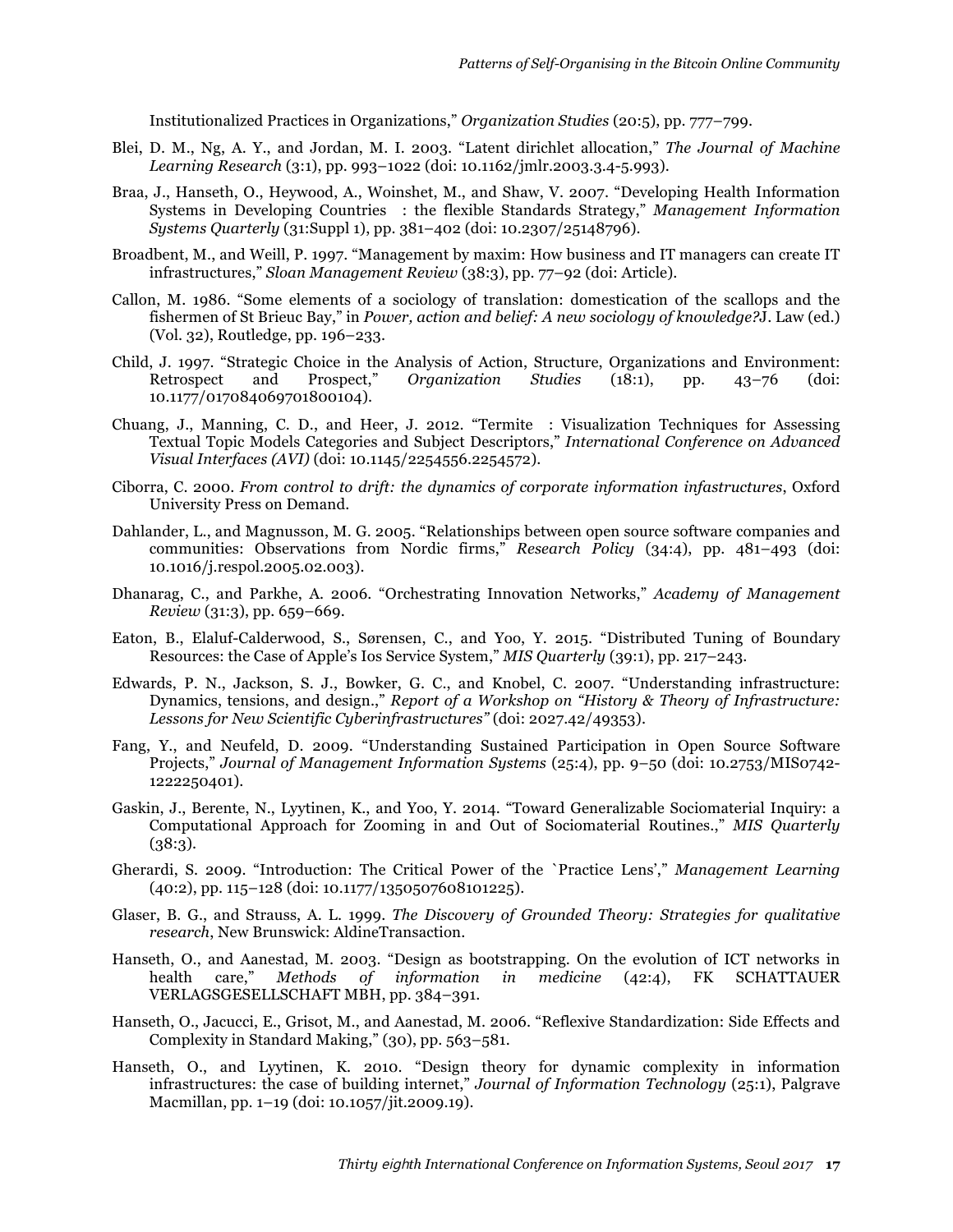- Hanseth, O., and Monteiro, E. 1997. "Inscribing behaviour in information infrastructure standards," *Accounting, Management and Information Technologies* (7:4), pp. 183–211.
- Hearn, M. 2015. "Why is Bitcoin forking? A tale of differing visions," (available at https://medium.com/faith-and-future/why-is-bitcoin-forking-d647312d22c1#.8dq5fi3we).
- Hedman, J., Srinivisan, N., and Lindgren, R. 2013. "Digital Traces of Information Systems: Sociomateriality Made Researchable," in *Thirty Fourth International Conference on Information Systems, Milan 2013* (Vol. 38), pp. 809–830.
- Henfridsson, O., and Bygstad, B. 2013. "The generative mechanisms of digital infrastructure evolution," *MIS Quarterly* (37:3), pp. 907–931.
- Holland, J. H. 1995. *Hidden order: How adaptation builds complexity*, Basic Books.
- Howison, J., Wiggins, A., and Crowston, K. 2011. "Validity Issues in the Use of Social Network Analysis with Digital Trace Data," *Journal of the Association for Information Systems* (12:12), pp. 767–797.
- Iannacci, F. 2010. "When is an information infrastructure? Investigating the emergence of public sector information infrastructures," *European Journal of Information Systems* (19:1), pp. 35–48 (doi: 10.1057/ejis.2010.3).
- Kartseva, V., Hulstijn, J., Gordijn, J., and Tan, Y.-H. 2010. "Control patterns in a health-care network," *European Journal of Information Systems* (19:3), pp. 320–343 (doi: 10.1057/ejis.2010.13).
- Kirsch, L. S. 1997. "Portfolios of control modes and IS project management," *Information Systems Research* (8:3), pp. 215–239.
- Kitagaki, I., and Hikita, A. 2007. "Development of an algorithm for groupware modeling for a collaborative learning," *International Journal of Computers, Communications & Control* (1).
- Kuk, G., and Janssen, M. 2013. "Assembling infrastructures and business models for service design and innovation," *Information Systems Journal* (23:5), pp. 445–469 (doi: 10.1111/j.1365- 2575.2012.00418.x).
- Latour, B. 1987. *Science in action: How to follow scientists and engineers through society*, Harvard university press.
- Lave, J., and Wenger, E. 1991. *Situated learning: Legitimate peripheral participation*, BOOK, Cambridge university press.
- Leonardi, P. M. 2010. "Digital materiality? How artifacts without matter, matter," *First Monday* (15:6).
- Leonardi, P. M. 2011. "When Flexible Routines Meet Flexible Technologies: Affordance, Constraint, and the Imbrication of Human and Material Agencies.," *MIS Quarterly* (35:1), pp. 147–168 (doi: 1005).
- Leonardi, P. M. 2013. "The Emergence of Materiality within Formal Organizations," in *How Matter Matters: Objects, Atrifacts and Materiality in Organisation Studies*P. R. Carlile, D. Nicolini, A. Langley, and H. Tsoukas (eds.), Oxford: Oxford University Press, pp. 142–170.
- Malhotra, N. K., Kim, S. S., and Agarwal, J. 2004. "Internet users' information privacy concerns (IUIPC): The construct, the scale, and a causal model," *Information Systems Research* (15:4), pp. 336–355 (doi: 10.1287/isre.1040.0032).
- Meeker, H. J. 2008. *The open source alternative: understanding risks and leveraging opportunities*, John Wiley & Sons.
- Miles, M. B., and Huberman, A. M. 1994. *Qualitative data analysis: An expanded sourcebook*, Sage.
- Mol, A., and Law, J. 2002. "Complexities: an introduction," Duke University Press.
- Morisse, M., and Ingram, C. 2016. "A mixed blessing: Resilience in the entrepreneurial socio-technical sysetm of Bitcoin," *Journal of Information Systems and Technology Management* (13:1).
- Nakamoto, S. 2008. "Bitcoin: A peer-to-peer electronic cash system," (doi: 10.1007/s10838-008-9062-0).
- Nan, N. 2011. "Capturing Bottom-up Information Technology Use Processes: A Complex Adaptive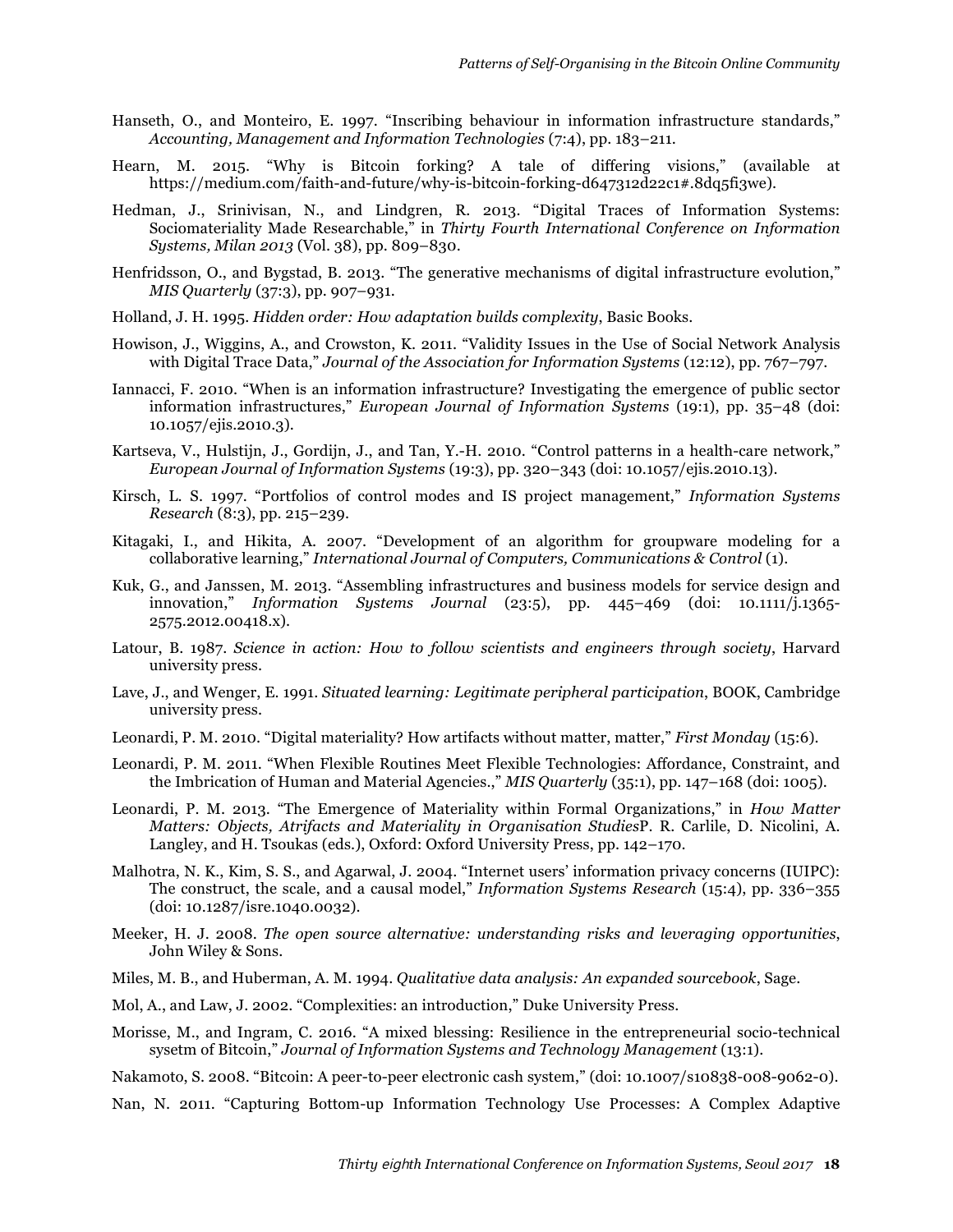Systems Model," *MIS Quarterly* (35:2), pp. 505–532.

- Nyman, L. 2015. "Understanding Code Forking in Open Source Software," Hanken School of Economics.
- Nyman, L., and Lindman, J. 2013. "Code Forking, Governance, and Sustainability in Open Source Software," *Technology Information Management* (January), pp. 7–12.
- Orlikowski, W. J. 2007. "Sociomaterial Practices: Exploring Technology at Work," *Organization Studies* (28:9), pp. 1435–1448 (doi: 10.1177/0170840607081138).
- Orlikowski, W. J., and Robey, D. 1991. "Information Technology and the Structuring of Organizations," *Information Systems Research* (2:2), pp. 143–169.
- Phang, C. W., Kankanhalli, A., and Huang, L. 2014. "Drivers of Quantity and Quality of Participation in Online Policy Deliberation Forums," *Journal of Management Information Systems* (31:3), pp. 172– 212 (doi: 10.1080/07421222.2014.995549).
- Phang, C. W., Kankanhalli, A., and Tan, B. C. Y. 2015. "What Motivates Contributors vs. Lurkers? An Investigation of Online Feedback Forums," *Information Systems Research* (26:4), pp. 773–792 (doi: 10.1287/isre.2015.0599).
- Pipek, V., and Wulf, V. 2009. "Infrastructuring: Toward an Integrated Perspective on the Design and Use of Information Technology," *Journal of the Association for Information Systems* (10:May 2009), pp. 447–473 (doi: Article).
- Rai, A., Patnayakuni, R., and Seth, N. 2006. "Firm performance impacts of digitally enabled supply chain integration capabilities," *MIS quarterly* (30:2), pp. 225–246.
- Raymond, E. 1999. "The cathedral and the bazaar," *Knowledge, Technology & Policy* (12:3), Springer, pp.  $23 - 49.$
- Ren, Y., Harper, F. M., Drenner, S., Terveen, L., Kiesler, S., Riedl, J., and Kraut, R. E. 2012. "Building member attachment in online communities: Applying theories of group identity and interpersonal bonds," *Mis Quarterly* (36:3), pp. 841–864.
- Robles, G., and González-Barahona, J. M. 2012. "A comprehensive study of software forks: Dates, reasons and outcomes," in *IFIP International Conference on Open Source Systems*, Springer, pp. 1–14.
- Sievert, C., and Shirley, K. 2014. "LDAvis: A method for visualizing and interpreting topics," in *Proceedings of the Workshop on Interactive Language Learning, Visualization, and Interfaces*, pp. 63–70.
- Siggelkow, N. 2007. "Persuasion with case studies," *Academy of Management Journal* (50:1), pp. 20–24 (doi: 10.5465/AMJ.2007.24160882).
- Star, S. L. 1999. "The Ethnography of Infrastructure," *American Behavioral Scientist* (43:3), pp. 377–391 (doi: 10.1177/00027649921955326).
- Star, S. L., and Ruhleder, K. 1996. "Steps toward an ecology of infrastructure: Design and access for large information spaces," *Information systems research* (7:1), pp. 111–134.
- Tanriverdi, H., Konana, P., and Ge, L. 2007. "The choice of sourcing mechanisms for business processes," *Information Systems Research* (18:3), pp. 280–299.
- Taylor, M. B. 2013. "Bitcoin and The Age of Bespoke Silicon How Bitcoin Works : User Perspective Bitcoin Mining : Miner's Perspective," in *Proceedings of 2013 International Conference on Compilers, Architecture and Synthesis for Embedded Systems (CASES)*, Montreal, Canada, pp. 1– 10.
- Tilson, D., Lyytinen, K., and Sørensen, C. 2010. "Digital infrastructures: The missing IS research agenda," *Information Systems Research* (21:4), pp. 748–759 (doi: 10.1287/isre.1100.0318).
- Vaast, E., and Walsham, G. 2009. "Trans-situated learning: supporting a network of practice with an information infrastructure," *Information Systems Research* (20:4), pp. 547–564.
- Venkatesh, V., Brown, S. a., and Bala, H. 2013. "Bridging the qualitative-quantitative divide: Guidelines